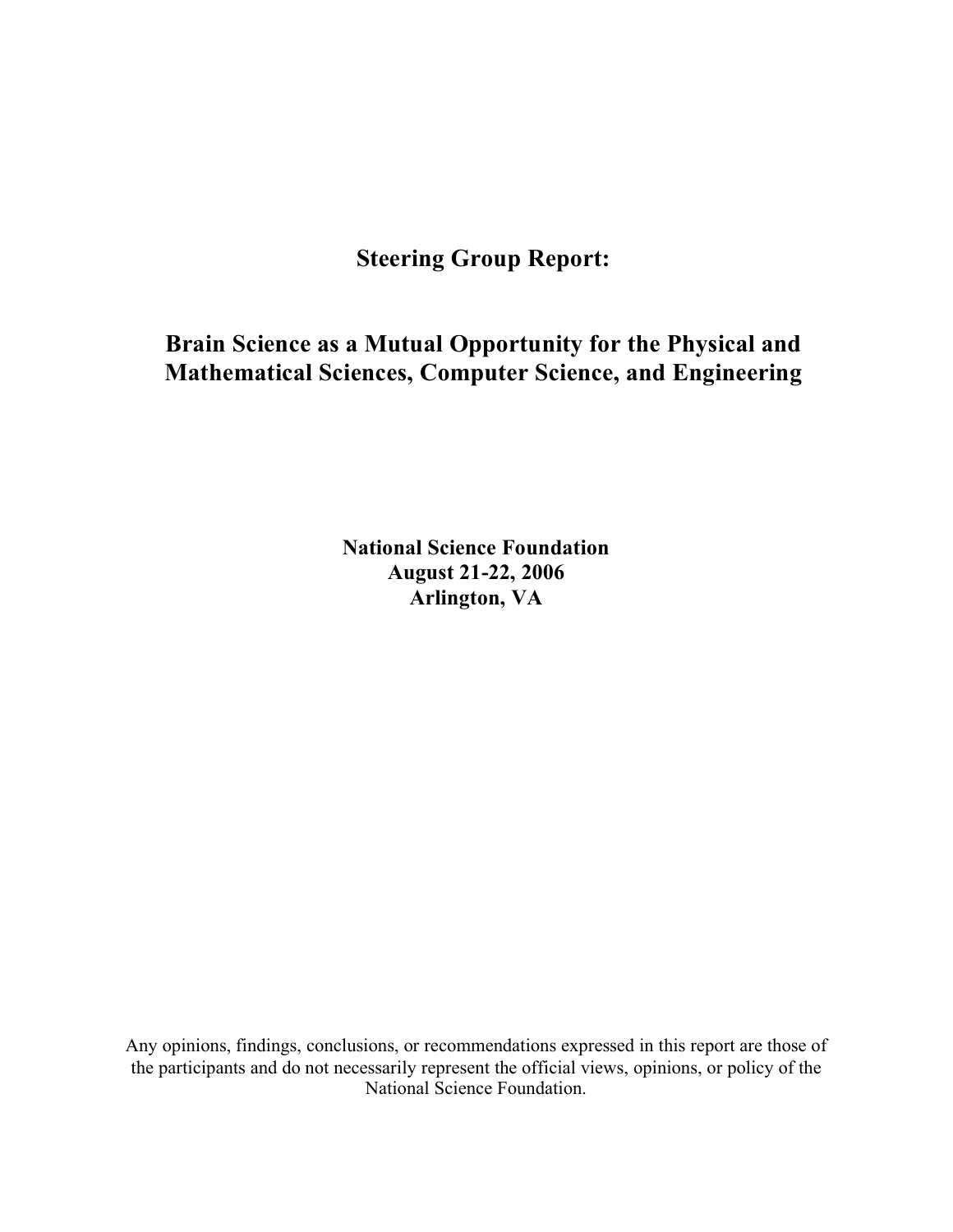## **Steering Group Report: Brain Science as a Mutual Opportunity for the Physical and Mathematical Sciences, Computer Science, and Engineering**

## **National Science Foundation, August 21-22, 2006, Arlington, VA**

#### **Summary**

Humankind now stands at a special moment in its long history of thinking about the brain, a moment of revolutionary change in the kinds of questions that can be asked and the kinds of answers that can be achieved. Fundamental shifts include:

- **The Scope and Scale of Experimental Investigations**: Instead of one- or few-at-a-time measurements, it is becoming possible to measure brain structure, chemistry, and activity simultaneously at many locations with high specificity and spatial/temporal resolution.
- **The Character of Theoretical Understanding**: Instead of mainly bottom-up or top-down models and theories, it is becoming possible to formulate comprehensive multi-scale models that are both bottom-up and top-down and include relevant dynamics at different spatial and temporal scales.
- **The Ways in Which Knowledge Can Be Used:** Applications for the emerging multi-disciplinary knowledge about the brain abound: In large-scale neural simulations, in robots and other engineered systems that mimic biological systems, and in brain-computer interfaces that enable bi-directional communication for next-generation neural prostheses.

In this time of change there are significant unexploited opportunities for mutual scientific benefit between brain science and the physical and mathematical sciences, computer science, and engineering.

**Four broad areas of opportunity were identified**: Because of its strong record of leadership in the physical and mathematical sciences, computer science, and engineering, NSF is well-positioned to enable and exploit the following opportunities:

- **Opportunities in Instrumentation and Measurement:** New instruments, probes, and experimental tools are needed for comprehensive measurement of the structure, chemistry, and activity of individual nerve cells and neural populations in functioning neural systems. Such tools will permit vastly improved experimental studies of neural dynamics that accompany development, learning, cognition, and behavior.
- **Opportunities in Data Analysis, Statistical Modeling, and Informatics:** The availability of immense quantities of high-resolution data in turn will demand new statistical tools and models, and new informatics capabilities for storage, representation, and modeling of high-throughput multiresolution data. New approaches for inferring association, linkage, and causality will be required.
- **Opportunities in Conceptual and Theoretical Approaches:** Advances in analysis and modeling of comprehensive multi-scale data will enable the exploration of much richer conceptual and theoretical approaches to understanding the brain at all levels. New mathematical approaches to understanding very high-dimensional, non-linear, non-stationary, multi-scale systems will be required.
- **Opportunities in Building Brain-like Devices and Systems:** Improved understanding of the brain, combined with advances in engineering capabilities, will permit revolutionary advances in neurallyinspired computing and information processing, in the design of robots and other engineered systems that mimic biological capabilities, and in brain-computer interfaces that enable bi-directional communication with the brain in real time.

These opportunities are discussed in detail in the following sections of this report, as are their implications for science education and for science organization.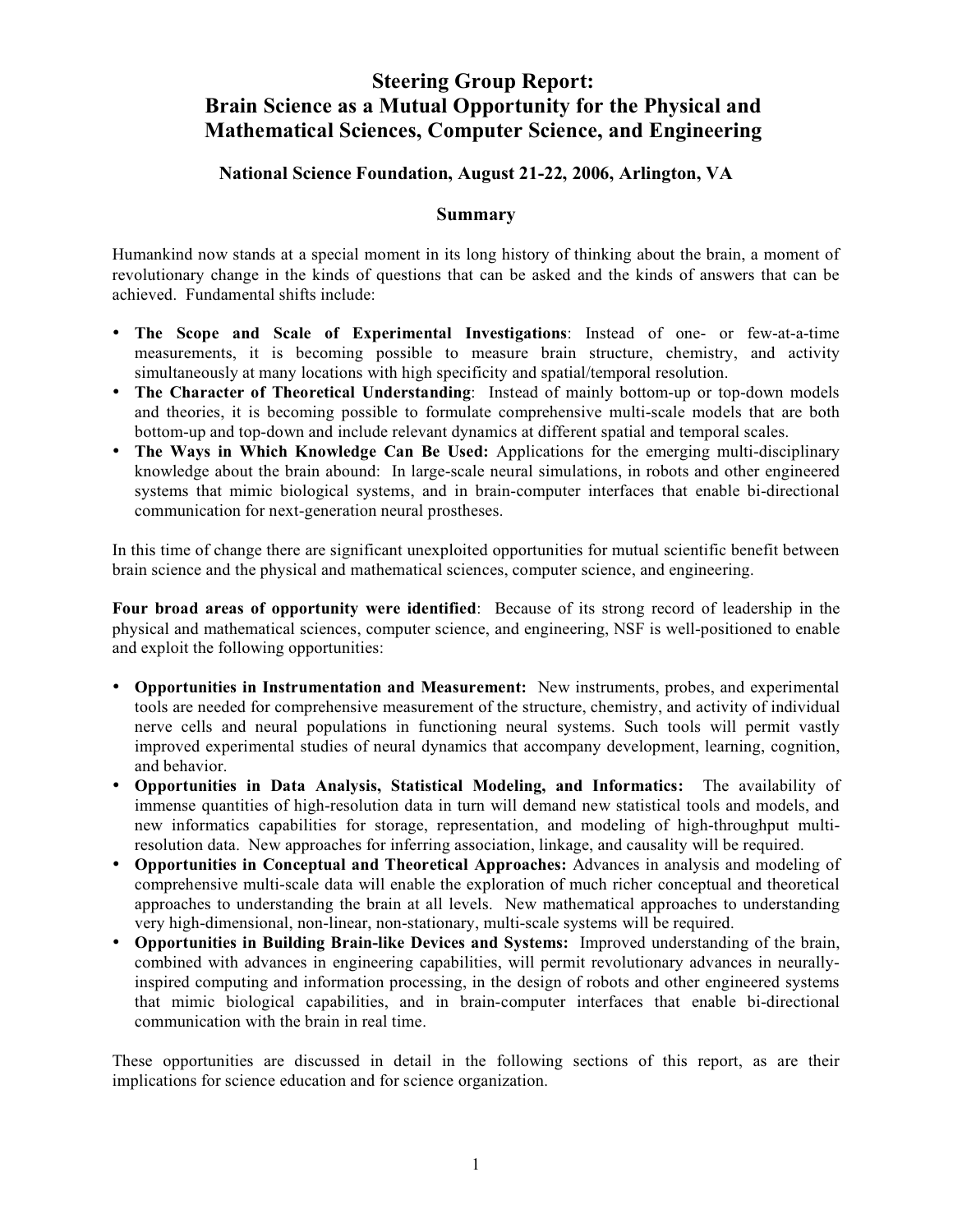## **Participants**

C. C. Wood, Chair Vice President Santa Fe Institute [ccwood@santafe.edu](mailto:ccwood@santafe.edu) <http://www.santafe.edu>

Theodore W. Berger David Packard Professor of Engineering Professor of Biomedical Engineering and Neuroscience Director, Center for Neural Engineering University of Southern California [berger@bmsr.usc.edu](mailto:berger@bmsr.usc.edu) [http://neural-prosthesis.com/](http://neural-prosthesis.com)

William Bialek John Archibald Wheeler/Battelle Professor in Physics Princeton University [wbialek@princeton.edu](mailto:wbialek@princeton.edu) <http://www.princeton.edu/~wbialek/wbialek.html>

Kwabena Boahen Associate Professor Department of Bioengineering Stanford University [boahen@stanford.edu](mailto:boahen@stanford.edu) [http://www.stanford.edu/group/boahen/](http://www.stanford.edu/group/boahen)

Emery N. Brown Professor of Computational Neuroscience Professor of Health Sciences and Technology Massachusetts Institute of Technology Associate Professor of Anaesthesia Harvard Medical School [enbrown1@MIT.edu](mailto:enbrown1@MIT.edu) <https://neurostat.mgh.harvard.edu/brown/emeryhomep> age.htm

Todd C. Holmes Associate Professor Department of Biology New York University todd.[holmes@nyu.edu](mailto:holmes@nyu.edu) [http://www.nyu.edu/fas/biology/faculty/holmes/index.](http://www.nyu.edu/fas/biology/faculty/holmes/index) html

Nancy Kopell William Goodwin Aurelio Professor of Mathematics and Science

Boston University [nk@bu.edu](mailto:nk@bu.edu) <http://cbd.bu.edu/members/nkopell.html>

Alan Leshner Chief Executive Officer American Association for the Advancement of Science Executive Publisher, *Science* [aleshner@aaas.org](mailto:aleshner@aaas.org) [http://www.aaas.org/news/press\\_room/leshner](http://www.aaas.org/news/press_room/leshner-bio.shtml)bio.[shtml](http://www.aaas.org/news/press_room/leshner-bio.shtml)

Tom Mitchell Fredkin Professor of AI and Machine Learning Chair, Department of Machine Learning Carnegie Mellon University tom.[mitchell@cs.cmu.edu](mailto:mitchell@cs.cmu.edu) [http://www.cs.cmu.edu/~tom/](http://www.cs.cmu.edu/~tom)

Partha Mitra Cold Spring Harbor Laboratories [mitra@cshl.edu](mailto:mitra@cshl.edu) <http://mitralab.org/main/partha.html>

Lois Peters Lally School of Management and Technology Rensselaer Polytechnical Institute [peterl@rpi.edu](mailto:peterl@rpi.edu) [http://www.rpi.edu/~peterl/](http://www.rpi.edu/~peterl)

Sara A. Solla Department of Physics and Astronomy Department of Physiology Northwestern University [solla@northwestern.edu](mailto:solla@northwestern.edu) <http://www.northwestern.edu/nuin/fac/solla.htm>

Charles F. Stevens Molecular Neurobiology Laboratory Salk Institute for Biological Studies [stevens@salk.edu](mailto:stevens@salk.edu) <http://www.salk.edu/faculty/faculty/details.php?id=50>

Jonathan V. Sweedler Department of Chemistry and Biotechnology Center Beckman Institute and Institute for Genomic Biology University of Illinois, Urbana Champaign [jsweedle@uiuc.edu](mailto:jsweedle@uiuc.edu) <http://www.chemistry.uiuc.edu/gswee.htm>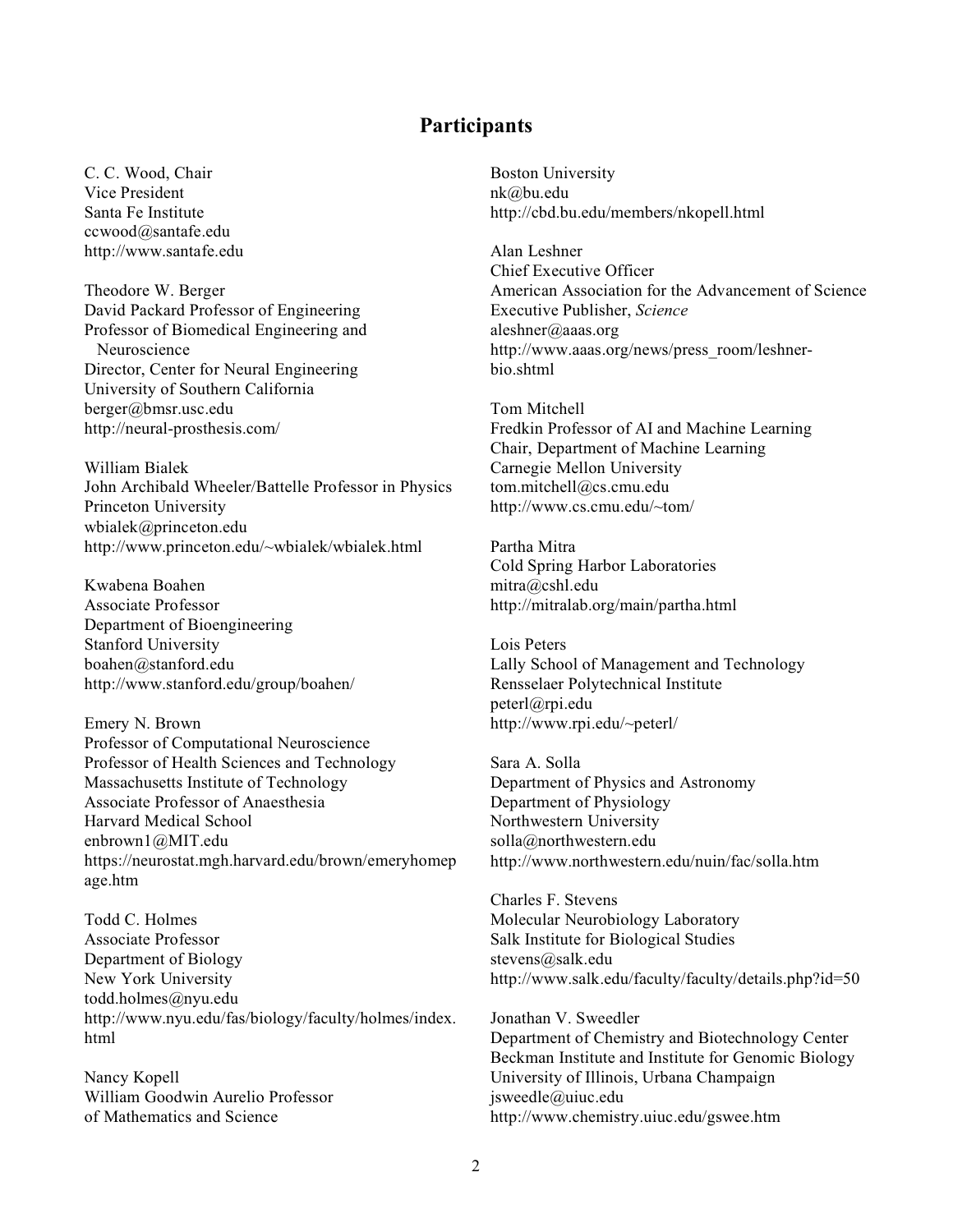## **NSF Organizing Committee**

Semahat Demir, Program Officer Division of Bioengineering and Environmental Systems Directorate for Engineering [sdemir@nsf.gov](mailto:sdemir@nsf.gov)

Christopher Greer, Program Officer Division of Biological Infrastructure Directorate for Biological Sciences, and Office of Cyberinfrastructure [cgreer@nsf.gov](mailto:cgreer@nsf.gov)

Janice Hicks, Executive Officer Division of Chemistry Directorate for Mathematical and Physical Sciences [jhicks@nsf.gov](mailto:jhicks@nsf.gov)

Mary Ann Horn, Program Officer Division of Mathematical Sciences Directorate for Mathematical and Physical Sciences [mhorn@nsf.gov](mailto:mhorn@nsf.gov)

Rae Silver, Senior Advisor Office of Integrative Activities Office of the Director [rsilver@nsf.gov](mailto:rsilver@nsf.gov)

Kenneth Whang, Program Officer Division of Information and Intelligent Systems Directorate for Computer and Information Science and Engineering [kwhang@nsf.gov](mailto:kwhang@nsf.gov)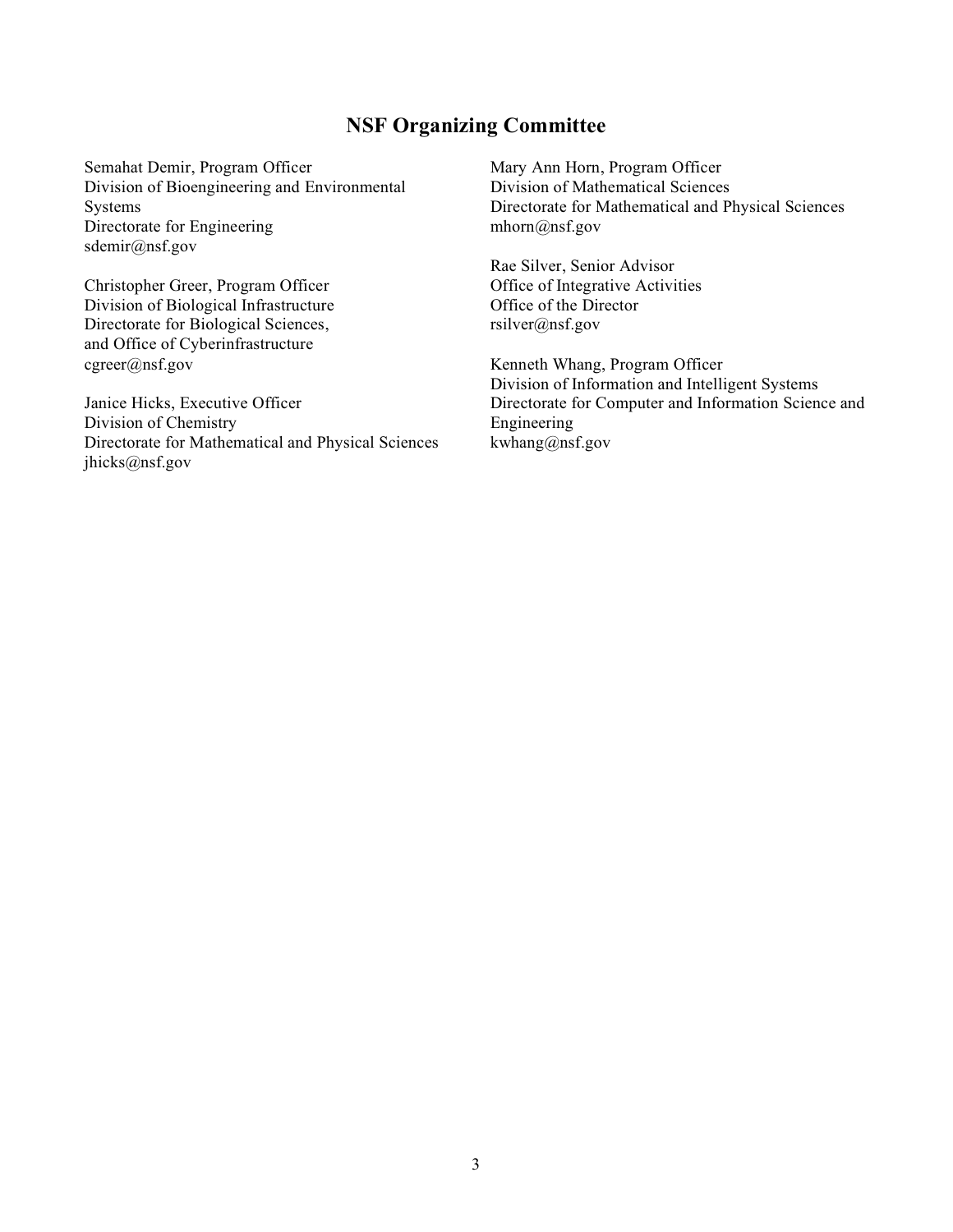#### **Workshop Agenda**

#### **Monday August 21**

8:00 - 8:15 AM Welcome Dr. Kathie Olsen, Deputy Director, NSF

8:15 - 8:30 AM Goals of the Workshop

8:30 - 10:00 AM 10-min Presentations of "Opportunities Homework" Assignments by Steering Group members

10:00 - 10:30 AM Break

10:30 - 11:30 AM 10-min Presentations of "Opportunities Homework" Assignments by Steering Group members

11:30 AM - 12:30 PM Reactions, Discussion, Determine Structure of Subsequent Deliberations

12:30 - 1:30 PM Working Lunch

1:30 - 3:30 PM Continuation of General Discussion Organization of Sub-Groups of 2-3 for Writing

1:30 - 3:30 PM Sub-Group Writing

3:30 - 4:00 PM Break

4:00 - 5:00 PM Sub-Group Writing

5:00 - 6:00 PM Status Report by Sub-Groups

#### **Tuesday August 22**

8:00 - 8:30 AM Summarize and Prepare Discussion to be held with Drs. Bement and Olsen, NSF

8:30 - 9:30 AM Discussion of Opportunities with Dr. Arden Bement, Director, NSF, and Dr. Kathie Olsen, Deputy Director, NSF

9:30 - 10:00 AM Break

10:00 AM - 11:00 AM Complete Sub-Group Writing 3 11:00 AM - Noon Begin Integration of White Paper

Noon - 1:00 PM Working Lunch, Continue Integration

 $1:00 - 2:00$  PM Complete Integration

2:00 - 3:00 PM Read-Back, Critique, and Finalize White Paper

3:00 - 4:00 PM Discuss Organization and Possible Participants or the Second Workshop

4:00 Adjourn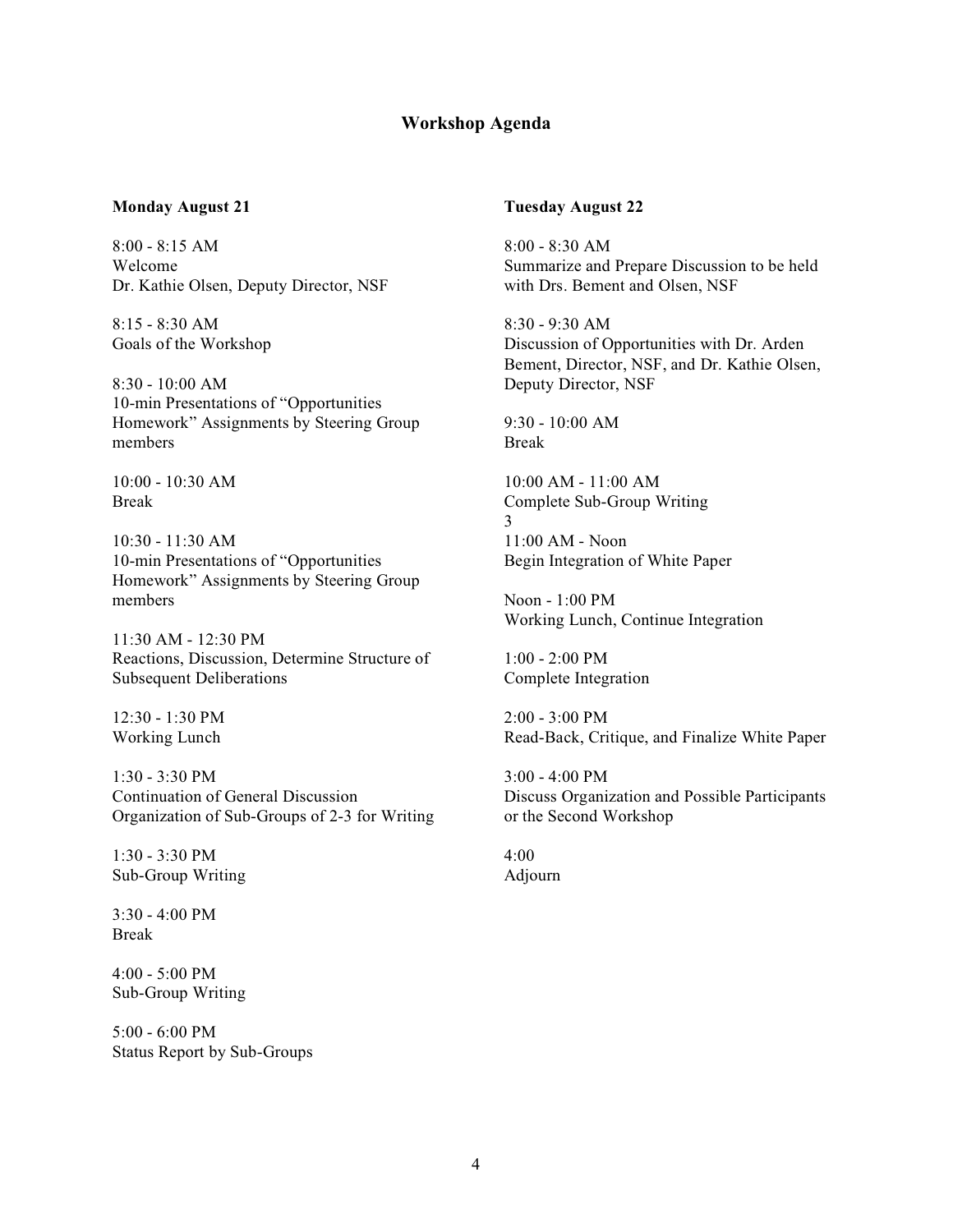## **Contents**

| Summary                                                                                                | 1  |
|--------------------------------------------------------------------------------------------------------|----|
| Participants                                                                                           | 2  |
| <b>NSF Observers</b>                                                                                   | 3  |
| Agenda                                                                                                 | 4  |
| Contents                                                                                               | 5  |
| 1. Introduction                                                                                        | 6  |
| 2. Opportunities for Mutual Benefit                                                                    | 7  |
| 2.1 Opportunities in Instrumentation and Measurement                                                   | 7  |
| 2.2 Opportunities in Data Analysis, Statistical Modeling, and Informatics                              | 9  |
| 2.3 Opportunities in Conceptual and Theoretical Approaches                                             | 11 |
| 2.4 Opportunities in Building Brain-like Devices and Systems                                           | 13 |
| 3. Implications and Opportunities for Science Education                                                | 15 |
| 4. Considerations for Implementation: Science Organization and "Organizing for<br>Repeated Innovation" | 16 |
| 5. Conclusions                                                                                         | 17 |
| Appendices                                                                                             | 19 |
| A. Suggested Readings                                                                                  | 19 |
| B. Biographical Sketches of Participants                                                               | 28 |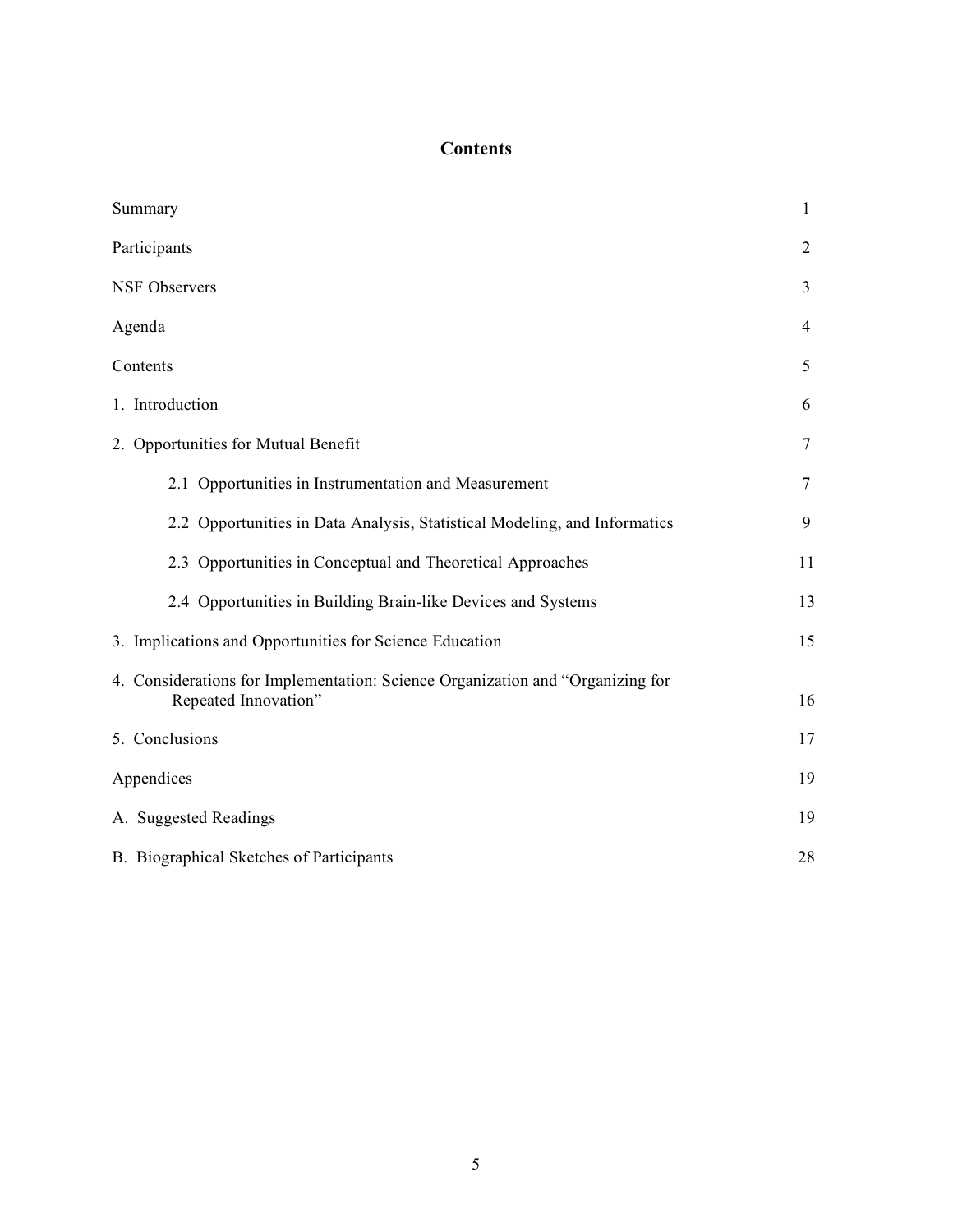### **1. Introduction**

The brain has long captured human curiosity. What are the origins of our perceptions, thoughts, intentions, and actions? How can we accomplish such complex tasks as recognizing the face of a friend across a crowded room, catching a ball, playing a musical instrument, learning our native language, writing a poem? Even creatures with much simpler brains can solve strikingly difficult problems: the acrobatic flights of birds and insects, fish finding their way home each spawning season, or bees communicating the location of a food source. Understanding how all of this is possible -- *how the brain generates meaningful behavior* -- remains one of the great frontiers of science.

Science now stands at a special moment in humankind's long history of thinking about the brain, a moment of revolutionary change in the kinds of questions that can be asked and the kinds of answers that can be achieved. This revolution is possible in part because of a change in the nature of collaboration across established scientific disciplines. Traditionally, psychologists and biologists have asked questions about brain function, relying on engineers and physical scientists to provide instruments to help answer them. This model of interaction remains strong and productive. However, physicists, chemists, computer scientists, mathematicians and engineers are increasingly asking their own questions about the brain, and in doing so, are reshaping the intellectual and scientific landscape. The goal to understand the brain is thus becoming a core challenge for many disciplines. The consequences for the physical sciences, mathematics, computational science, and engineering will be enormous, as will the implications for education and for economic competitiveness.

These changes in the scientific landscape reflect fundamental shifts in three broad areas:

**A Shift in the Scope and Scale of Experimental Investigations**: In the past, experiments typically focused on a single type of molecule in the brain, the electrical activity of a single neuron, or the connections from one cell to the next. Advances in chemistry, molecular biology, physics and engineering have allowed scientists to move beyond this "one at a time" approach. Thus, it is progressively becoming possible to catalog all the molecules involved in a particular signaling pathway, to record the activity of hundreds of neurons simultaneously, or to diagram a complex neural circuit completely. These increases in the scope of experimental measurements are paralleled by corresponding increases in the requirements for data acquisition and analysis, and in the scope and complexity of the mathematical/computational models required to organize and provide a preliminary understanding of the data collected. This shift toward a more complete view of the brain's internal workings is paralleled by a richer view of the behaviors to be explained. Rather than investigating limited sets of proscribed behaviors, new high-resolution measurement techniques make it possible to investigate complex behaviors over long periods of time as they occur naturally and spontaneously.

**A Shift in the Character of Theoretical Understanding:** Theories and models of the brain have been limited by the "one at a time" measurement constraints just discussed and by computational constraints that have prevented truly large-scale and comprehensive models of neural circuits and systems. Today, these methodological and computational constraints are beginning to be overcome, freeing scientists to focus on novel theoretical approaches to understanding the brain. In the past, models of brain function have tended toward either "bottom-up" or "top-down" strategies. Scientists can now envision models that are simultaneously both "bottom-up" and "top-down", and that can provide an integrated description across the many spatial and temporal scales on which brain function unfolds. From the "bottom up", scientists can ask how the complex functional behavior of the system emerges from its microscopic activity, providing profound challenges to dynamical systems modeling, statistical physics, and related disciplines. From the "top down", theorists from many different backgrounds are articulating global, functional principles from which one can hope to derive aspects of neural dynamics and architecture. The integration of these approaches offers the hope of a truly predictive theory of the brain.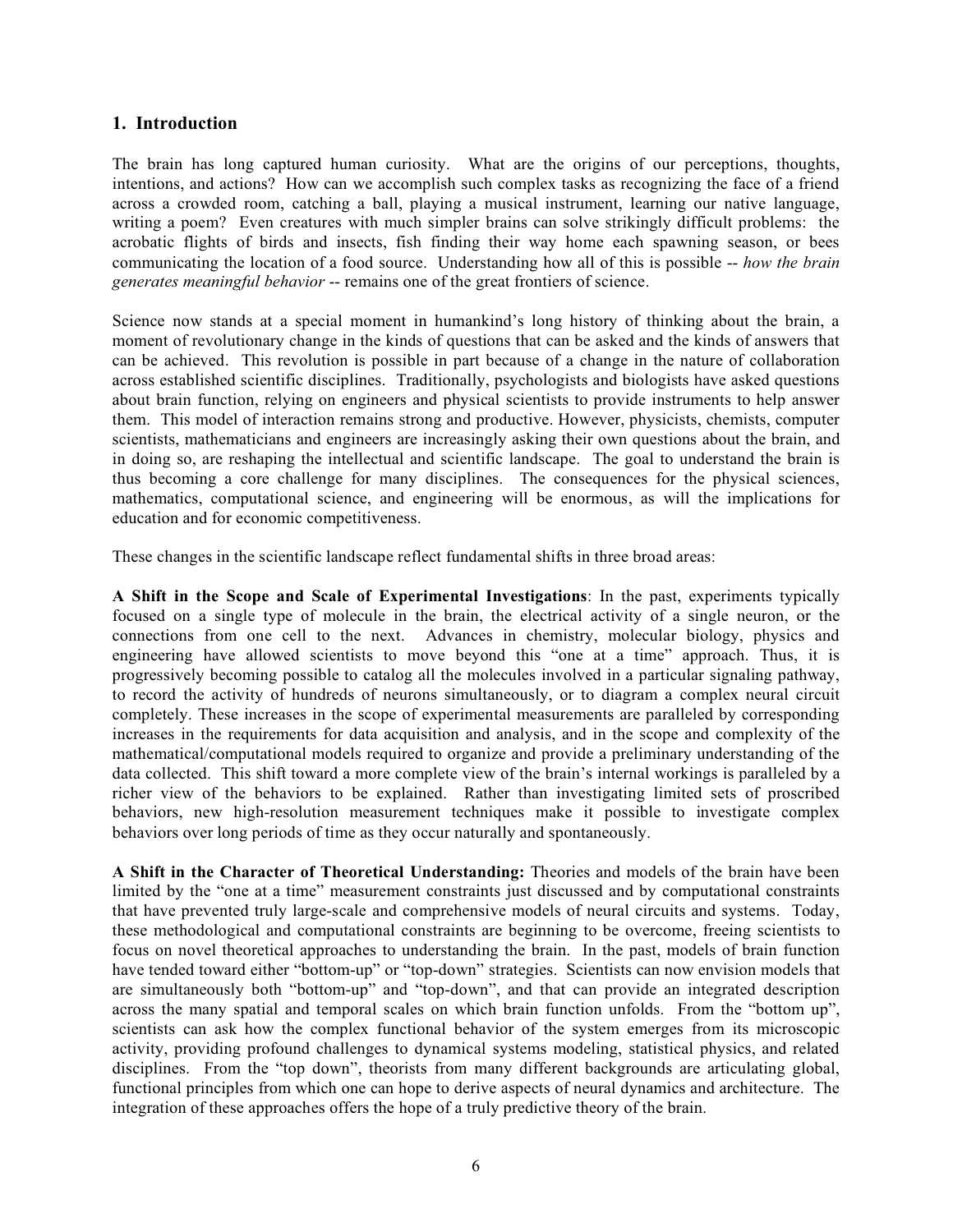**A Shift in How Knowledge Can Be Used:** Achieving "machine intelligence" is a longstanding ambition, but until recently the computing power that could compare even with the brain of a small insect was unavailable. Now, the remarkable increases in computing power in the last decade have opened unprecedented opportunities for neural simulation, emulation, and brain-based technologies. By exploiting and advancing the leading edge of computing technology, scientists can begin to simulate the structure and function of larger, more complex, and more comprehensive neural circuits and systems. An improved understanding of the fundamentals of neural information processing will rapidly advance progress toward the goal of genuine machine intelligence. Technological advances are also beginning to provide sufficient bandwidth and computational power to achieve interactive communication between brains and computers. These developments will have profound implications for neural prostheses, for robotics, and perhaps even for our everyday work environment. The continuing size decrease of semiconductor circuits means that electronic circuits will soon begin to exhibit irreducibly stochastic behaviors, much as those of ion channels and other biological phenomena. Understanding how the brain computes with fluctuating elements may help us understand how to work with comparably fluctuating transistors and logic gates in silicon. Finally, a more fundamental understanding of brain mechanisms of plasticity and learning, coupled with corresponding advances in cognitive science, could form the basis of a richer and more biologically based approach to teaching and learning.

Exciting as these opportunities are, significant challenges must be met if the potential for revolutionary scientific change is to be realized. Chief among them is the construction of a collaborative culture that combines the great depth of the traditional disciplines with the breadth, cross-fertilization, and innovation that comes from close cross-disciplinary collaboration, communication, and education. Strong interdisciplinary training programs at both the undergraduate and graduate levels, focused on and motivated by the opportunities identified in this report could have profound repercussions on both our scientific culture and in our fundamental understanding of ourselves. Because of its strong record of leadership in the physical and mathematical sciences, computer science, and engineering, NSF is optimally positioned to enable and exploit these opportunities.

The following sections consider in greater detail the opportunities for a genuinely multidisciplinary brain science that engages the physical and mathematical sciences, computer science, and engineering for mutual benefit.

## **2. Opportunities for Mutual Benefit**

#### **2.1 Opportunities in Instrumentation and Measurement**

*The shift in measurement scale from one or a few nerve cells to the study of networks and large populations requires new capabilities in instrumentation and measurement.*

**Overview:** The development of new tools and instrumentation enables measurements that drive scientific advances, and those scientific results in turn motivate and direct the development of new tools. When coupled with well-chosen animal models that cross the scales of simple to complex, and include behavioral, genetic, and developmental approaches, answers to both new and longstanding questions on brain function become feasible. New tools and capabilities will have far-reaching benefits for chemistry, physics, mathematics, engineering and material science. While the capabilities in measurement science address questions about brain function, they also enable new information to be obtained from many complex dynamical systems. Examples of new tools and measurement capabilities needed to enable the next phase of brain studies are highlighted in the remainder of this section. These opportunities will provide a strong motivation for interdisciplinary training at the undergraduate and graduate levels.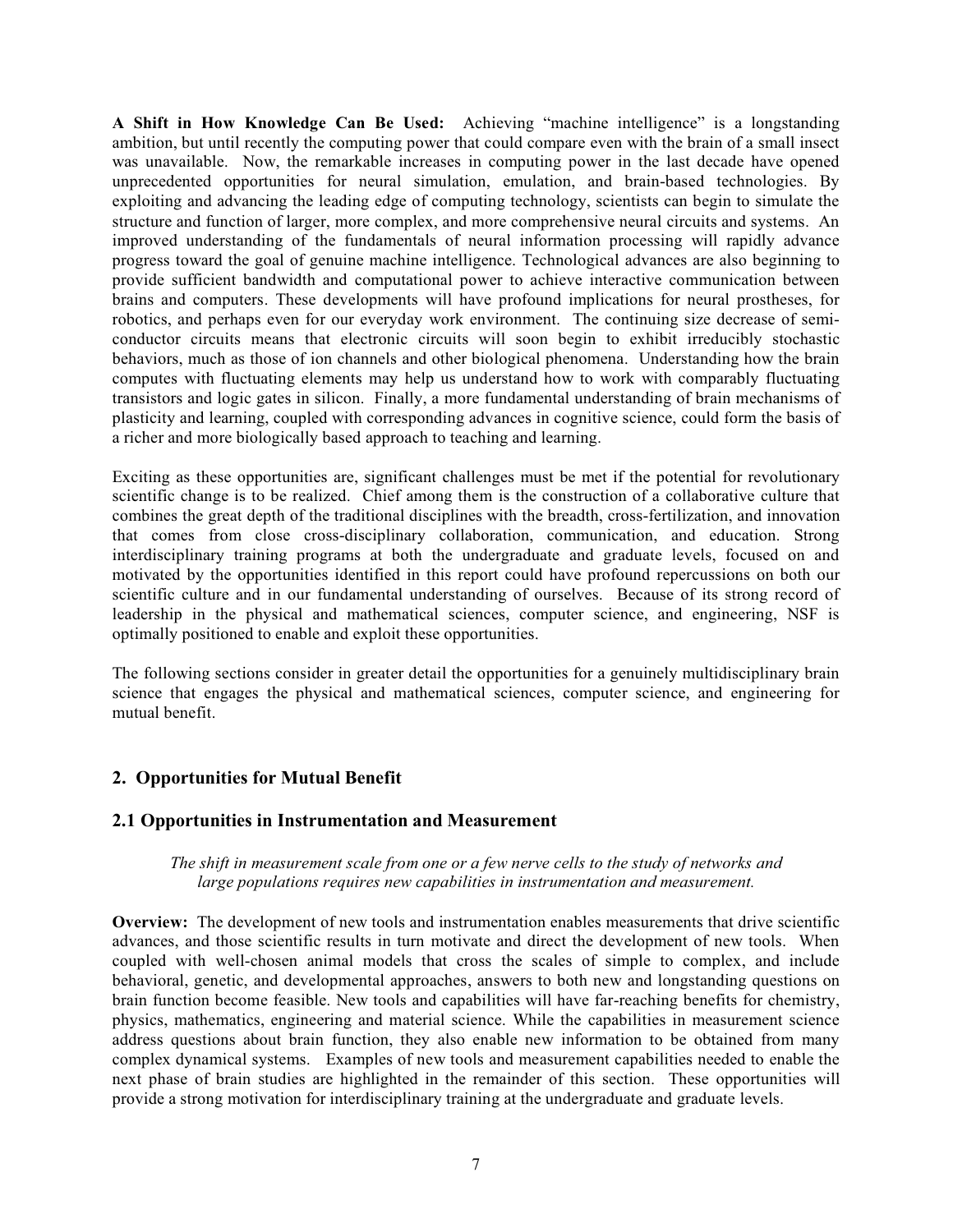**Functional measurements in neurons and circuits:** A major scientific goal is to characterize the neurons in complex neuronal networks and even in entire brains, and this requires enhancements to our measurement capabilities. Future measurements in neuroscience require greater sensitivity and improved information content, with a higher-throughput and massively-parallel character. Other goals are to develop multi-modality imaging techniques and to transform destructive measurement approaches into non-destructive, minimally invasive, and real-time. Future targets include: 1) functional imaging of multiple neurons in a complex circuit, 2) massively parallel electrical recordings from multiple neurons, control of neural activity using electrical stimulation, and related biophysical measurements, 3) monitoring the small molecule, transcriptional and proteomic changes in individual neurons within a network during behaviorally relevant processes such as learning.

**Labeling in neurons and circuits:** A century ago, Cajal revolutionized the prevailing view of the nervous system by using the Golgi method to show that the brain consists of individual nerve cells as opposed to a continuous plumbing-like network. Cajal's work was transforming because structure and function are so closely associated in the brain that knowing where some structure is located and what it looks like is intimately related to what it does and how it does it. The Golgi method transformed neuroscience, and it led to a wide variety of techniques for labeling individual neurons and parts of neural circuits. Recent advances in technology make possible a whole new range of labeling methods that have the potential to be as transformative as was the Golgi method in its time. The new labeling technologies will be able to tag structures at all spatial scales from molecules to entire brain regions, with temporal resolution that ranges from milliseconds to the animal's lifetime, and with a specificity that will range from molecular to functional features and historical properties (such as the connection history of neurons). Thus it will become possible to determine which synapses have been used and how much, which cells and brain regions have been active, and which new synapses have formed and which have been eliminated. Ultimately, it will be possible to measure the shifting patterns of functional connectivity between neurons as they adapt to demands of the environment. The ability to conduct comprehensive, multi-scale measurement is essential for understanding brain structure and function. Although this is a long-range and difficult program, the development of these new labeling methods has the potential to transform both neuroscience and the core physical, chemical, and biological science from which they derive.

**Opportunities for controlling activity in neurons and circuits:** Using molecular genetics, we can now target the expression of gene products that alter activity in specific groups of neurons in neural circuits of interest. There is still much work to be done to improve the temporal and spatial specificity of gene targeting for both invertebrate and vertebrate model organisms. Important targets include new genetically encoded tools to manipulate neuronal electrical activity, cell signal transduction, and synaptic communication in functionally specific groups of neurons. Chemical biology and protein engineering will be necessary to develop novel proteins that exogenously regulate targeted neural activity. Ideally, engineered proteins will be switched on or off by small molecules that do not distrub native neuronal signaling proteins. Control of cell activity can also be achieved via techniques such as the "dynamic clamp", which can inject prescribed currents at prescribed times into neurons with great accuracy. There will be a premium value on controlling neural activity with higher degrees of spatial and temporal specificity, as well as an important need for developing new molecular tools that map the native signaling and genetic machinery of neurons. All of this work should be focused on understanding the regulation of behavior in whole animals. These powerful developments will help advance the role of causal, as opposed to correlational, observations in neuroscience.

**The importance of model organisms:** Neuroscience research relies on a small number of model organisms that each offer specific advantages (e.g., large physiologically accessible neurons in *Aplysia* versus genetic amenability in *Drosophila* versus similarity of brain structures with humans in mice, rats,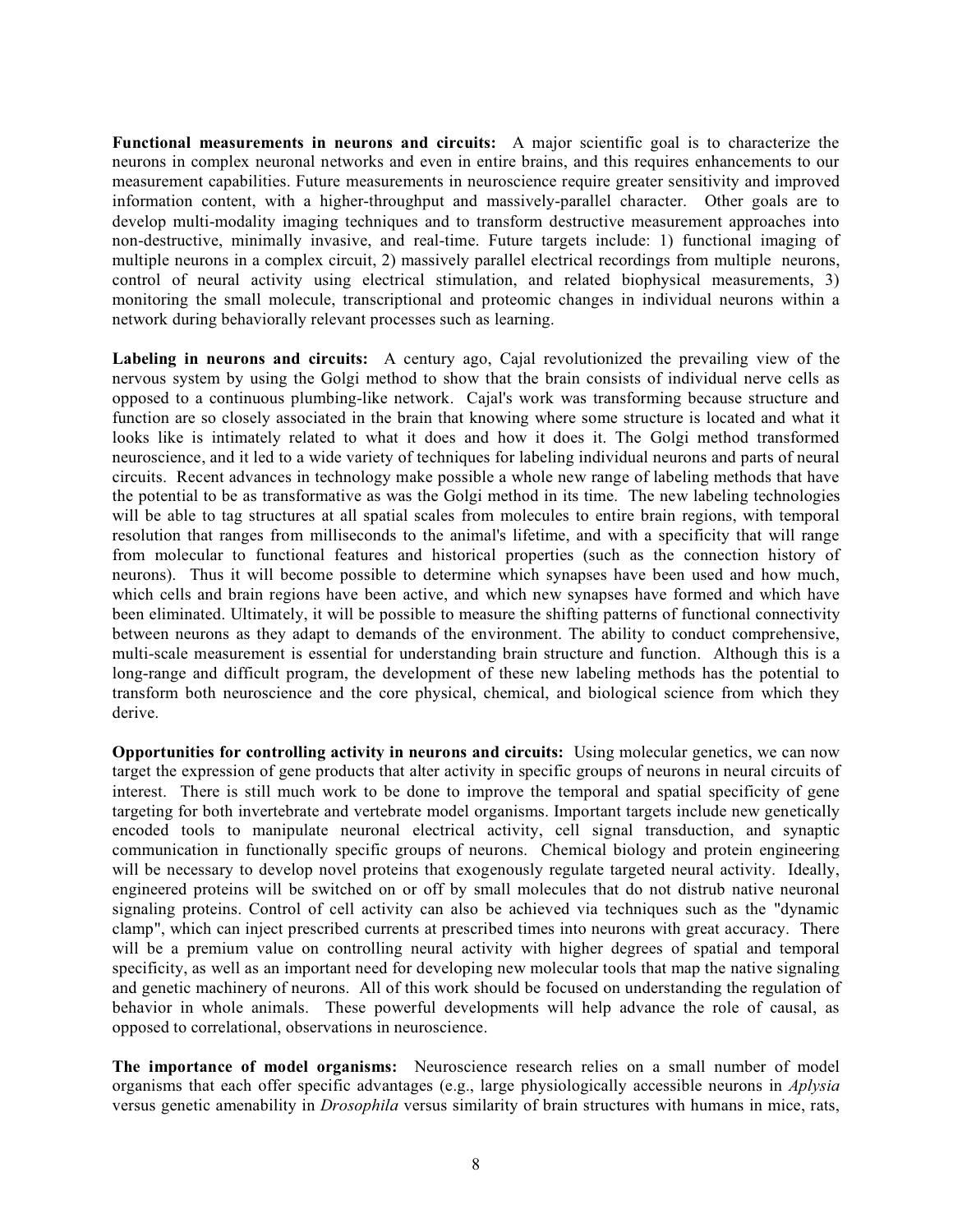and non-human primates). A reasonable question is whether information gathered from experiments using one model organism is applicable to understanding the nervous systems of other organisms including humans. Molecular biology has provided strong evidence of the unity of neurobiology across different species at the molecular level. This conclusion has been confirmed by decades of molecular neuroscience using vertebrate and non-vertebrate model organisms, showing that the basic molecular machinery of neurons is highly conserved, including neurotransmitter small molecules, key proteins such as ion channels, receptors, and the molecular machinery for synaptic release. Such evolutionary conservation suggests the value of the comparative approach and recommends further work using both invertebrate and vertebrate species, particularly those in which high-throughput comprehensive analysis can be implemented.

#### **2.2 Opportunities in Data Analysis, Statistical Modeling, and Informatics**

*Increases in the scope of experimental measurements necessitate vastly greater capacities for data acquisition and analysis, and in scope and complexity of the mathematical/computational models employed.*

**Overview:** Brain science is an increasingly data-intensive science that puts new demands on methods for data analysis and modeling. These demands create enormous opportunities for new research in statistics, machine learning, signal processing, stochastic process modeling and related fields. In effect, these demands from brain science constitute an important new motivation for fundamental research in mathematics and statistics, as well as a rich environment for testing new approaches. The resulting developments will be useful both for addressing fundamental questions in brain science and for accelerating research progress in other data-intensive fields of science. The overarching need is go beyond our current analysis methods to keep pace with new demands of the increasing variety and volume of data (neurophysiological, imaging, behavioral, genetic, molecular), increasing numbers of studies and types of experimental tools, and integration of multi-level models of brain function with diverse hypotheses and approaches (biophysical, physiological, behavioral, genetic, and cognitive). Examples of upcoming opportunities for data analysis, modeling, and informatics include:

**Biophysical, Physiological, and Behavioral Models to Guide the Development of Data Analysis Algorithms:** While methods can be developed in an ad hoc manner, it is now clear that the increasing wealth of biophysical, physiological, behavioral, genetic, and cognitive information should be used to guide the development of statistics methods, signal processing algorithms and machine learning approaches. This approach has several advantages. First, it uses the specific subject knowledge to impose constraints and to identify assumptions that are most appropriate for model development. Second, it makes explicit use of available results in theory and modeling (See Section 2.3) to inform the development of analysis methods. Third, this approach helps to close the link between modeling, experimentation and data analysis in a principled manner. Analysis methods that use explicitly stated modeling assumptions can work cumulatively, using models inferred from previous experiments to constrain the analyses of subsequent experiments.

**Methods to Integrate Diverse Data Sources:** A common experimental paradigm in neuroscience is to make measurements on a neural system with different measurement tools simultaneously or in sequence. For example, brain imaging studies that record fMRI and EEG simultaneously are becoming more prevalent. The fMRI provides information on a fine spatial scale (millimeters), whereas the EEG provides information on a fine temporal scale (milliseconds). Therefore, optimal fusion of information from these two sources should be based on the design of the particular experiment, the known biophysics of fMRI imaging (pulse sequence, hemodynamic response, physiological noise, and scanner noise) and the known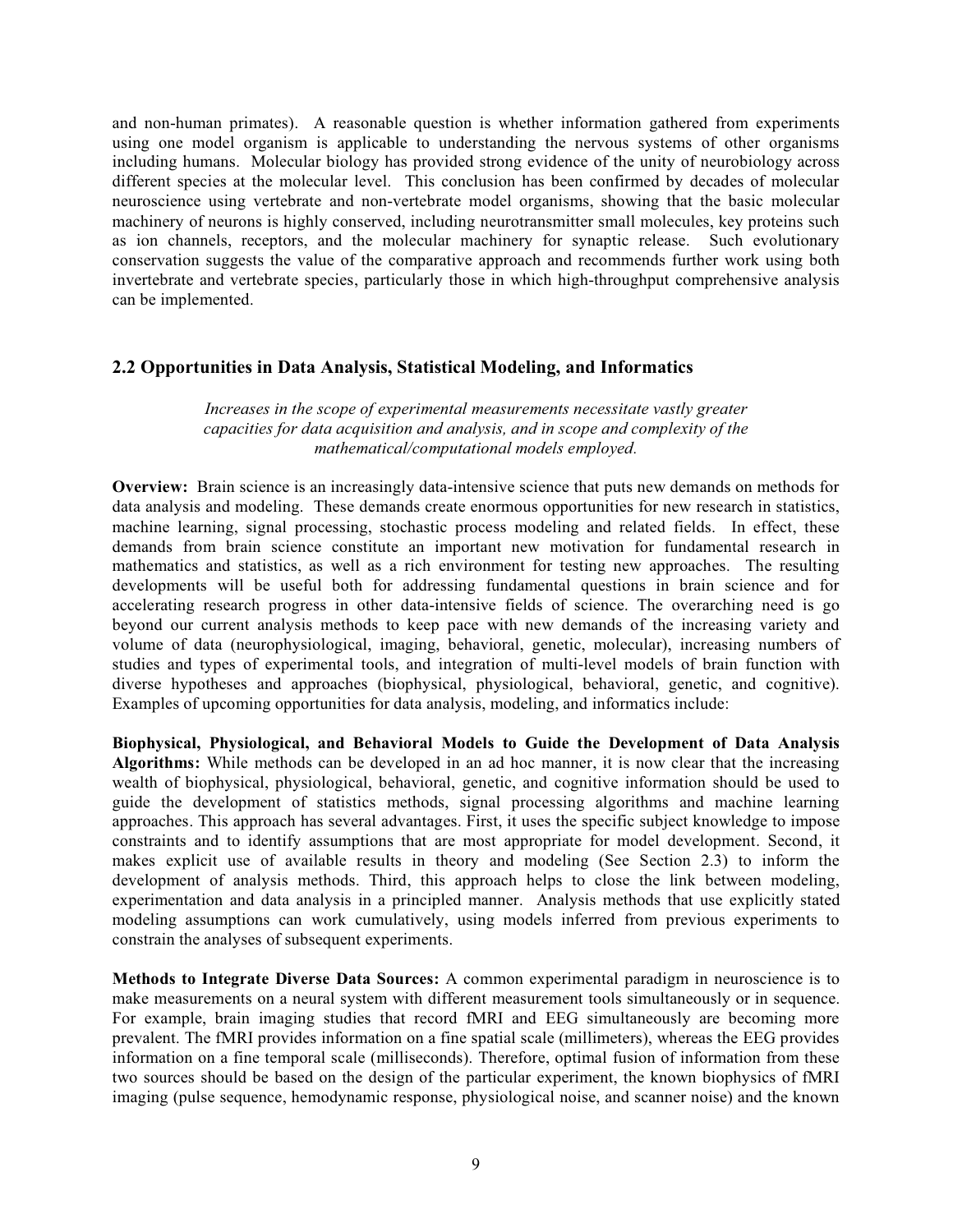biophysics of EEG (lead field model, physiological model and noise model). Solutions to this challenging dynamic inverse problem and to others like it in neuroscience will suggest ways to approach similar problems in other fields of science such as systems biology, climatology, ecology, geophysics and economics where simultaneous measurements are made at different scales on high-dimensional dynamical systems.

**New Theory in Statistics, Signal Processing and Machine Learning:** Attempts to apply and extend current statistics, signal processing and learning theory to the problems in neurosciences will require new fundamental theory in these and related areas, as well as new probability and data analysis models. For example, one set of theories attempts to bound the error in the learned model or statistical estimates, as a function of the volume and type of data, and the flexibility of the underlying modeling assumptions. How can this theory of statistical learning be extended to cover the type of multi-scale models discussed here? Simultaneous recordings of multiple neural spike trains present a new opportunity for developing multivariate, dynamic, point process probability models. The strong nonstationarity of neural signals provides an opportunity for new signal processing research, including problems of time-frequency analysis and nonstationary spectral analysis. Another important area for theoretical advances lies in developing cross-cutting tools that link the currently disparate approaches being used to analyze neuroscience data. More detailed state-space, hidden Markov or latent process models are needed at multiple temporal and spatial scales to infer the dynamics of neural systems beyond the observed activity of a few individual neurons. Advances in information theory are needed to describe more accurately how groups of neurons convey information about biological signal. These are compelling opportunities to develop a broader, unified conceptual and analytic framework to encompass statistics, signal processing and learning theory.

**New Tools for Control Theory:** Control and homeostasis (i.e. maintaining the state of a physiological system within an appropriate range given the current needs of the organism) are important principles governing the behavior of neural systems. Moreover, the design of prosthetic devices (e.g., prosthetic limbs, hippocampal prostheses) and brain machine interfaces (e.g., epilepsy implants) will require new control techniques. For example, classical stochastic control models often employ linear Gaussian observations and linear Gaussian state models (e.g., the Kalman filter). For neural systems, the state models are most likely to be non-linear (e.g., dynamics of limb movement) and the observations are likely to be high-dimensional point processes (neural spike trains from a motor area) or combination of highdimensional point processes and continuous signals (EEG, EMG). Hence, there is a compelling need for new signal processing techniques, beyond linear and Gaussian methods, to properly study these control problems. Restated, applications of control theory to the brain involve new classes of observables and new classes of controllables, many of which challenge existing statistical and control theory.

**Models to Analyze Processes Simultaneously at Multiple Levels and Spatial/Temporal Scales:** Today there are statistical learning methods and signal processing algorithms that successfully operate at specific levels of scale and abstraction of neural systems. At the level of small groups of neurons, methods are available that can learn the spiking patterns in motor cortex and provide the program to move a prosthetic arm. At a more intermediate level exemplified by signal processing in the visual cortex, available algorithms can calculate optimal sparse codes for natural scenes. At the whole-brain level, methods are available that determine from fMRI data whether a human subject is reading words about tools or buildings. However, we lack methods for coupling these different levels of analysis in a way that allows them to mutually inform and constrain one another. A significant research opportunity is to develop new statistical learning methods and signal processing approaches to analyze simultaneously the variety of data across the broad range of temporal and spatial scales seen in neuroscience. These new methods will also have impact on many other fields examining complex, hierarchical systems, such as other fields of biology, economics, and geology.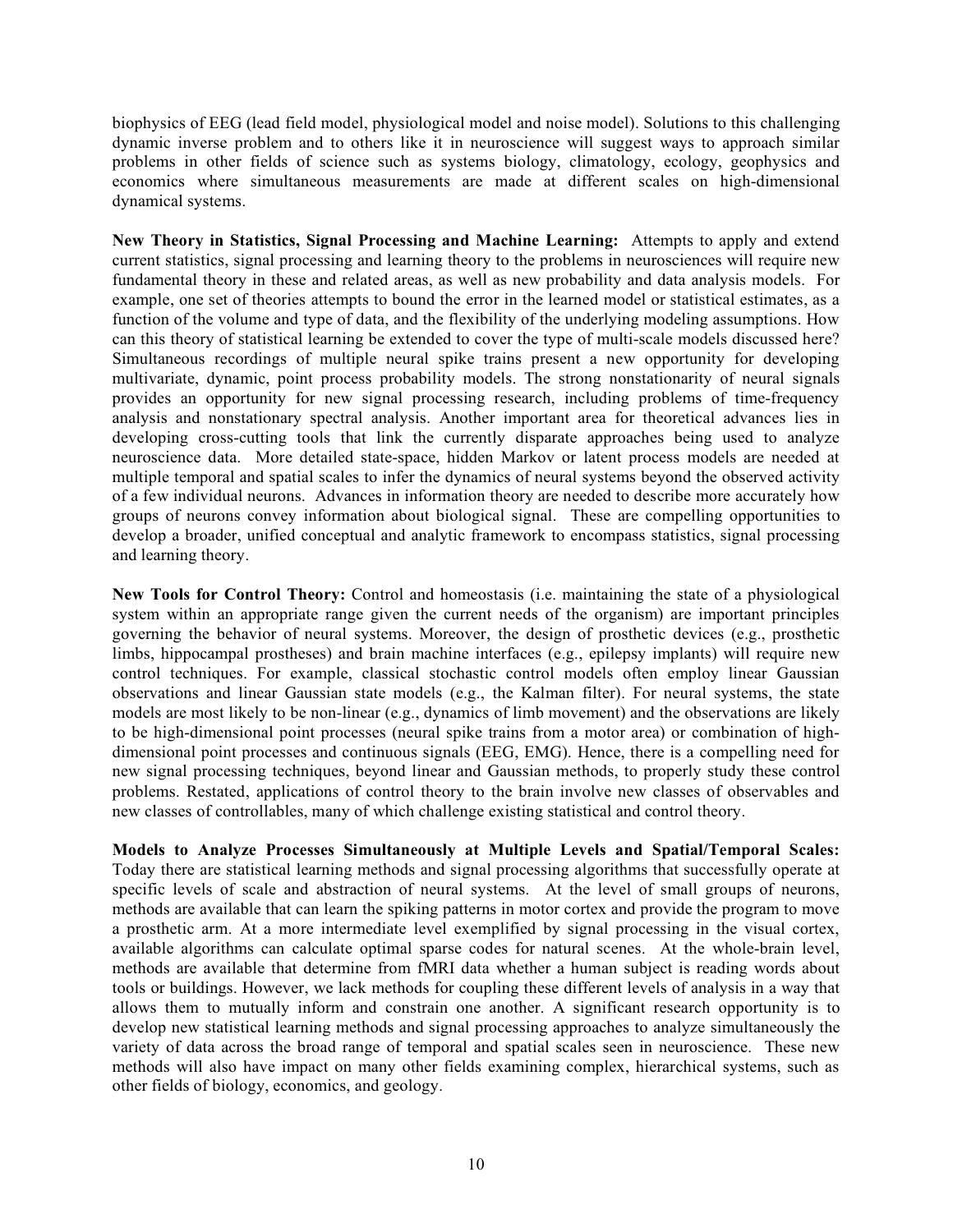**Methods to Infer Causality in Neural Systems:** While many of today's data analysis methods focus on correlations or associations, studying the brain involves many questions about causality. How do environmental stimuli, the current state of a particular brain region and activity in other regions to which it is connected determine its subsequent activity? How does one area trigger activity in another? The opportunity here is to develop new methods for inferring causality (in contrast to correlation), driven specifically by studies of neural systems. Neuroscience is particularly well-suited for studies of causality because, unlike economics or the social sciences, it allows conducting multiple controlled experiments in which stimuli and experimental conditions are systematically varied and responses are recorded at multiple time and spatial scales. Advances in methods for inferring causality in neural systems will have significant impact throughout biology and many other domains.

**New Approaches to Managing and Sharing Data and Computational Models:** Because neuroscience is an increasingly data-intensive discipline, solving the problems of collecting, storing, indexing, retrieving, maintaining, and sharing data will be central to its progress. On one hand, neuroscience can benefit substantially from progress in other data-intensive sciences (e.g., integrating data collected across many laboratories, in a variety of modalities and formats, and under differing experimental conditions). On the other hand, the brain presents data management and sharing challenges that are intrinsically linked to their multi-scale character. These are ideal mutual opportunities with the computer science and artificial intelligence communities, where methods are under development to manage large, heterogeneous data sets using semantic web methods. Another opportunity is to link the models learned from a set of experimental studies to the data sets themselves, and subsequently, retesting and refining the models as relevant new data are acquired. Furthermore, it is critical that learned models themselves (which represent fragments of the evolving theory of the brain) be collected, maintained, indexed and retrieved by the scientific community in the same way as experimental data. The complexity and multiscale nature of models in neuroscience offers an important opportunity to place learned models online, and to treat them as valuable contributions to be shared and refined by the scientific community.

### **2.3 Opportunities in Conceptual and Theoretical Approaches**

*Comprehensive measurements of the brain in space and time, combined with new approaches to the analysis and modeling of comprehensive multi-scale data, will enable the exploration of much richer conceptual and theoretical approaches to understanding the brain at all levels.*

**Overview:** The goal of the theoretical approaches discussed here is to develop conceptual frameworks, mathematical approaches, and computational techniques that tie together data, analyses, and models across the multiple spatial and temporal hierarchical levels that characterize brain function. Ultimately, top-down ideas about how the brain accomplishes specific global functions must meet bottom-up ideas about how function emerges from molecular and cellular mechanisms. Comprehensive theories of brain function, properly constrained by experimental data, can provide novel bridges across these distinct levels. Theory can also provide a context for exploring the relevance of experimental data to specific questions, guide the selection of statistical tools for data analysis, and allow for the reevaluation and reformulation of foundational hypothesis that can be then tested experimentally. The continued and potentially explosive expansion of data, analyses, and theories, requires structured interdisciplinary collaborations among mathematicians, physicists, engineers and neuroscientists.

**The Fundamental Role of Mathematics:** Almost four hundred years ago, Galileo wrote (roughly translated) "the book of Nature is written in the language of mathematics." For many scientists since Galileo, scientific understanding has come to mean providing a theory that includes a clear and concise mathematical description of the phenomenon. The strongest theories in the natural sciences transcend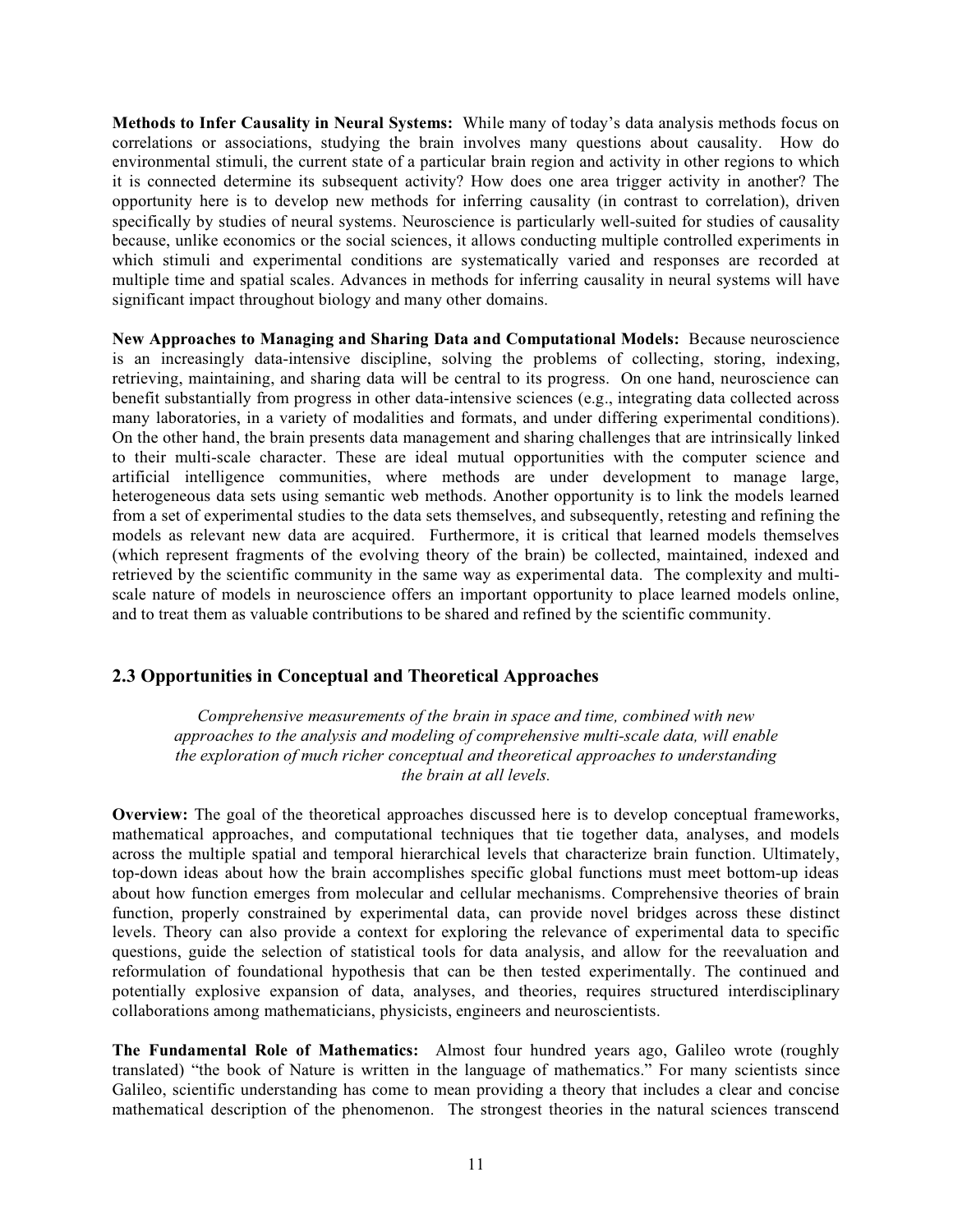formulation of abstract concepts to make precise quantitative predictions to be tested through similarly quantitative experiments. Although the intrinsic complexity of the problems addressed in the biological and social sciences have caused them to lag the physical sciences in this march toward mathematical understanding, the last few decades have seen major steps toward precisely formulated mathematical theories for particular aspects of brain function. Advancing from these first steps to something that could be legitimately be called a *theory of the brain* constitutes a great challenge to all of the mathematically oriented disciplines, including the physical sciences, computer science, engineering, and mathematics itself.

**Dynamical Systems as a Framework for Understanding Brain Function:** One major direction for understanding brain function is to show how the dynamics of microscopic components can be analyzed to explain the emergence of macroscopic features. The theory of dynamical systems provides useful tools for describing the time evolution of systems with many interacting degrees of freedom. Analytical methods for averaging, smoothing, and embedding allow for the identification of a relatively small set of relevant variables that dominate the dynamical behavior of the system. The resulting simplified models provide grounds for investigating the `how' and the `why' of brain function. An important example of the dynamical systems approach to the study of brain function arises in the investigation of collective rhythms, whose spectral bands are associated with different behavioral and/or cognitive states. Rhythms are an ideal subject for developing methods for integration across scales, since both experiments and theory at the local network level can be highly influenced by evolving knowledge about the underlying anatomy as well as the relationship between cognitive states (attention, arousal, response to rewards) and the neuromodulators that produce them. Conversely, the study of neural rhythms has enriched the field of dynamical systems. Dynamical systems theory has begun to be applied to questions of how different rhythms depend on different combinations of intrinsic and synaptic ionic currents, how the same network can switch among different rhythms in different modulatory contexts, and how the dynamics in a specific network can gate incoming signals and influence downstream effects. Understanding how large networks process their spatially and temporally patterned inputs requires new mathematical tools. These include techniques for locally reducing large dimensional systems, ways to understand switches in global dynamic behavior, and combinations of dynamical systems and probability/statistics that enable some features of the system to be treated probabilistically while others retain detailed characterization.

**Statistical Physics Analysis of Systems With Many Interacting Degrees of Freedom:** The conceptual framework and analytical tools of statistical physics are intrinsically well suited to study systems composed of many interacting degrees of freedom through the identification and investigation of a reduced set of relevant macroscopic variables. A model that includes every known microscopic detail is likely to come close to mimicking the actual behavior of the neural system under study, but this type of detailed description does not illuminate the emergence of complex collective behavior. A theoretical description that addresses fundamental questions of `how' and `why' must involve some degree of simplification, a modeling process that is well guided by the statistical physics concepts of scaling, invariance, symmetry, and level-dependent state variables. This type of approach has already yielded useful insights about brain function. In the area of learning and adaptation, statistical physics has provided a successful approach that complements that of machine learning in describing the gradual transformation that leads a neural network towards the implementation of a desired functionality. In an unexpected twist of reciprocity, the very study of such systems has opened a novel area of research in statistical physics, from considering the properties of a system given the interactions among its constituents to asking questions about the types of interactions that will give rise to specific properties.

**Engineering Approaches:** A fruitful and exciting direction is to ask engineering-style questions about brain function. For a brain system with identified function, one may ask: "Is the system at its optimal performance limits, given physical and functional constraints?" One might expect the answer to be positive if the system in question has been under strong selection pressure. An important example is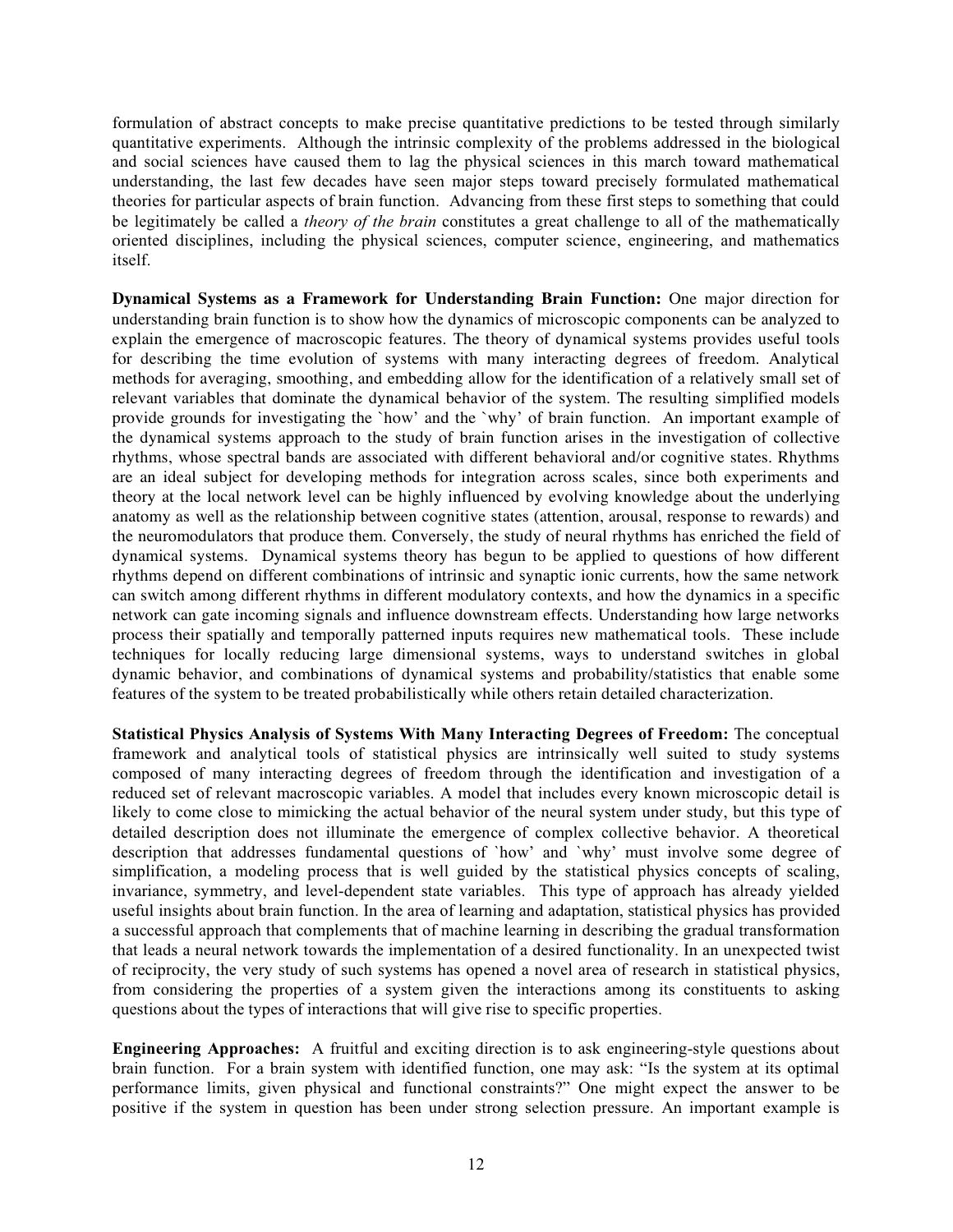whether a sensory system converts its inputs (e.g., light, sound, or touch) into nerve impulses in an optimal manner given physical constraints. Similarly, wiring length minimization techniques that determine component layout in integrated circuits may help understand connectivity patterns in neural circuits. Questions such as these arise naturally in engineering approaches, such as control theory, communications and computation, providing a reciprocal opportunity with brain science. An important example is homeostatic regulation, which operates at multiple levels in the brain from individual neurons to whole systems. The principles that govern such regulation are the subject of study of feedback control theory. In addition, fundamental engineering principles such as nonlinearity and nonstationarity are critical to understanding the brain. Every known neurobiological mechanism is nonlinear; it is virtually impossible to understand molecular-, cellular-, or systems-level brain function without casting those phenomena in the theoretical framework of nonlinearity. New approaches to nonstationary, nonlinear systems are sorely needed to push the frontier of neuroscience, and likewise, to extend the boundaries of engineering.

**Machine Learning Tools for the Investigation and Characterization of Adaptive Systems:** Learning and adaptation are lifelong processes that not only control development and the acquisition of new skills and capabilities, but also underlie the robustness associated with the maintenance of acquired skills. The theory of machine learning has made rapid advances in recent years and is now providing data analysis techniques for a wide variety of neural data as discussed above, as well as a rich theoretical approach for understanding learning and adaptation in the nervous system. For example, machine learning algorithms have already been found useful in the application of reinforcement learning to the analysis of dopaminecontrolled reward-based learning in primates. Computational cognitive models that capture aspects of the actual structural organization of the brain have successfully reproduced fMRI data across several brain regions for subjects solving simple algebraic and language processing problems.

**Large-Scale Simulations as a Powerful Mutual Opportunity for Brain Science and Computer Science:** This opportunity arises from the well-documented value of realistic simulations as a tool for the investigation of complex systems in many scientific fields. Currently, the simulation of realistic neural models even for small pieces of the brain strains the state of the art in computer science. This challenge is driving the development of new algorithms, new supercomputing hardware, and even new kinds of special purpose computing hardware. These developments have implications for the efficient computational solution of a wide range of complex problems, not limited to neuroscience. Such largescale simulations also offer a new, neurally inspired, approach to the longstanding challenge of constructing artificial systems with "intelligent" capabilities.

#### **2.4 Opportunities in Building Brain-like Devices and Systems**

*Developments in next-generation sensing and measurement tools, new statistical frameworks for data analysis, and novel theoretical formalisms for modeling and understanding of the nervous system, will together form the foundation for a new era of devices and systems based on brain-like principles.*

**Overview:** "Biomimetic" systems, ones that mimic key features of biological systems in general and the brain in particular, are finding widespread applications in a number of important areas, including nextgeneration computing and simulation platforms, understanding neural coding and neural representations in the brain, the development of biomimetic systems that can interact with the nervous system in realtime, humanoid robotics, and biocompatible neural interfaces.

**Analog Approaches to Brain-Like Computers and Large-Scale Simulations:** Conventional digital simulations of the brain use transistors to perform binary arithmetic to approximate quantities of interest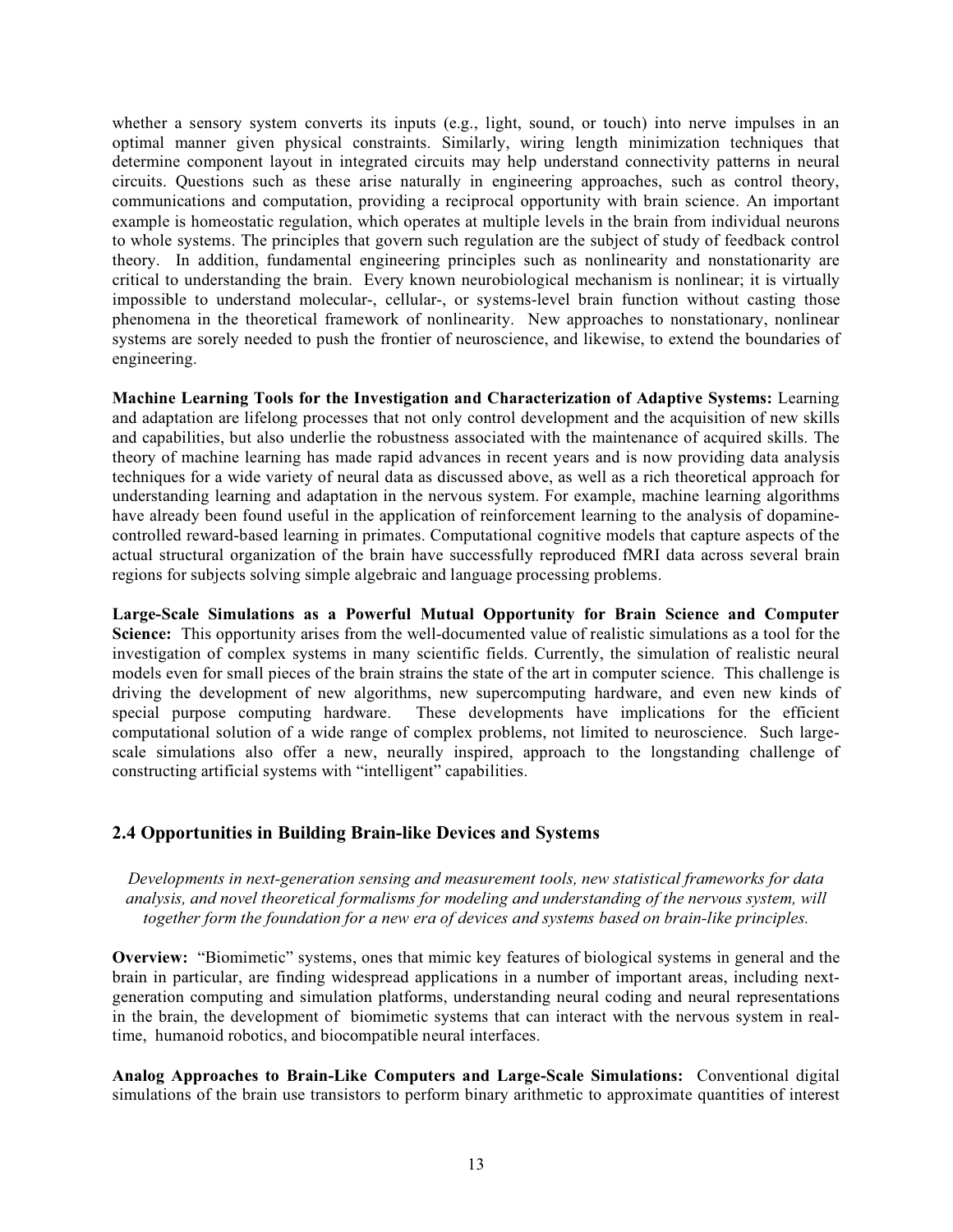in many simulations (synaptic currents, action potentials, etc.). In contrast, electrical engineers have begun to emulate the ionic current in a neuron's ion channel directly with the transistor's electronic current. While the current in a present-day transistor, which has a hundred-nanometer-wide channel, corresponds to the current in a small population of ion-channels and not a single channel, this analog approach provides an extremely efficient method to simulate the brain while at the same time laying the engineering groundwork for building brain-like computers out of the next decade's nanotransistors. Developing specialized neural simulation hardware based on such an analog approach promises the same kinds of performance-cost improvements achieved in astrophysical simulations, where a \$42K specialpurpose computer has revolutionized the simulation of galaxies.

**Stochastic Semiconductor Circuits:** Exploiting the analogy between transistor currents and ion-channel currents may also have benefits for semiconductor circuits. The digital computers we use today face a serious problem within the next ten years, as transistors shrink to nanometer dimensions. At ten nanometers, the transistor's channel becomes so narrow that an electron trapped by a dangling bond at the surface (an unavoidable atomistic defect) can block electron flow, causing the current to turn on and off stochastically as trapping and detrapping occur randomly. This stochastic behavior, much like that of an ion channel, will undermine the foundation of digital computation, which counts on transistors behaving like switches with deterministic on/off states to perform binary arithmetic. The brain solved this problem when it evolved the capability to do computation with ion-channels, whose single-atom gates flip open and close randomly, agitated by thermal forces.

**Neural Coding and Functional Biomimetic Systems:** The advent of simultaneous multi-site recordings from spatially identified single neurons will for the first time provide the basis for capturing the system dynamics of specific neuronal populations. Characterizations of such system-level function is already emerging from studies of motor, sensory, hippocampal, and other cortical regions. Combined experimental and theoretical study of neuronal population dynamics in behaving animals will begin to unravel the "neural code"; that is, the identification and interpretation of spatio-temporal patterns related to specific environmental events, motor movements, or presumed cognitive functions. It is through this path that revolutionary progress can be made in understanding the neural basis of higher thought processes underlying essential brain functions such as perception, language understanding, and memory. Ultimately what will emerge are biomimetic models that capture the function of a neural system. When coupled with multi-site recording/stimulation arrays, such biomimetic systems will be capable of bidirectional communication with the brain, leading to a new generation of brain-computer interfaces (BCIs) that can both sense neural codes and respond with electrical stimulation to send biologically meaningful neural signals back into the brain. When miniaturized in silicon chips, such BCIs would be ideal as neural prostheses that can substitute for damaged neural systems through bi-directional interaction with the brain.

**Brain-Like Robotics:** Higher-level brain functions instantiated in silicon or other hardware platforms open the opportunity for utilizing biomimetic models in artificial systems such as robots. It has long been an objective in the field of robotics to develop machine vision systems having the perceptual and object recognition capabilities of the mammalian brain. Achieving system-level models of biological visual systems could help realize this goal. At an even higher level, developing an understanding of the neural basis of navigation could provide expanded capabilities in terms of autonomous guidance. Machine learning algorithms could be utilized to mimic other forms of intelligent behavior and adaptation. Similarly, incorporating neural strategies for the hierarchical control of arms, wrists, hands, and digits could provide a new level of agile reach, grasp, and manipulation functionality of robotic systems.

**Biocompatible Neural Interfaces:** Like other physiological systems, the brain responds to nonbiological materials as foreign objects from which the brain should be protected. Thus, the electrophysiological, chemical, and other sensors used to measure brain activity, and the microfabricated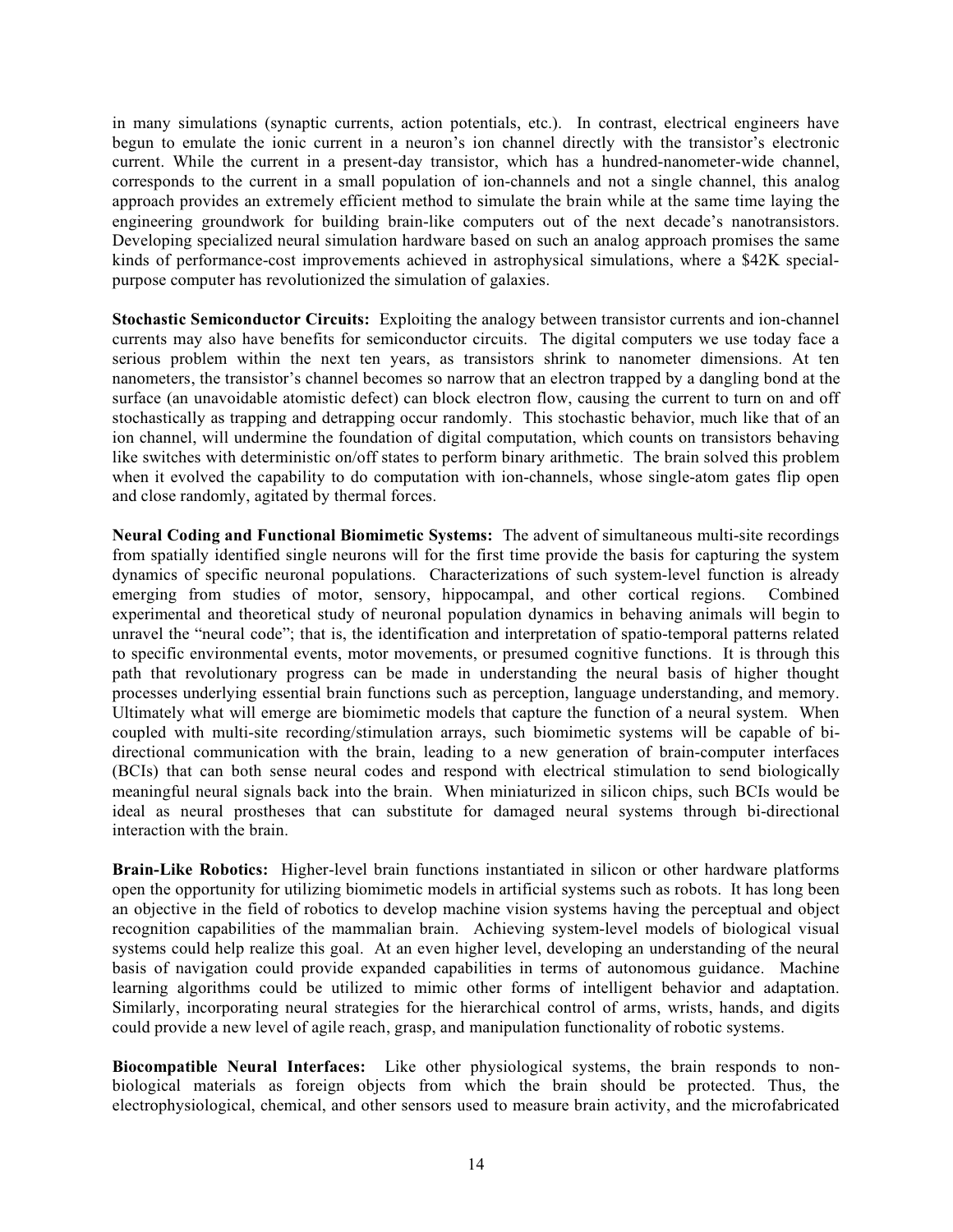biomimetic devices we might attempt to interface with the brain, trigger a multi-phase, multi-stage "foreign body response" by brain cells that essentially insulates from each other the very neural and physical systems we are attempting to integrate. These issues are particularly critical for long-term (weeks to years) measurements and interactions between engineered and neural systems, which will be critical in the context of studying learning and memory functions, development and aging, and neural prostheses. Programmatic efforts by teams of material scientists, chemists, and biomedical engineers will develop novel molecular structures, perhaps variations of cell adhesion molecules, that can be applied to probes and silicon-based devices to envelop their surfaces in biocompatible materials. These efforts will require target-specific molecular design and synthesis, surface patterning methods to selectively apply the adhesion (or repulsion) compounds, and nanoscale-level coupling of materials and cells. Ultimately, families of designed, biocompatible neural interface systems will be developed to integrate different cell populations with multiple surfaces and materials.

### **3. Implications and Opportunities for Science Education**

**Overview:** Achieving the promise of the opportunities identified above will require significant changes in undergraduate and graduate science education. In turn, a more systematic understanding of brain mechanisms for learning and memory, combined with parallel advances in cognitive science, may lead to new generations of teaching and learning strategies and to new educational technologies.

A deep understanding of how brains change in response to experience will benefit significantly from a stronger relationship of brain science to the physical and mathematical sciences, computer science, and engineering, and may in turn have profound implications for science education and our education system in general. Certainly the science of learning and memory, both at the behavioral and neurophysiological/neurochemical levels, has already contributed significantly to the design of educational systems and processes. However, those contributions are in general piecemeal, relatively isolated, and do not reflect a fully quantitative and predictive theory of learning and memory in the sense discussed in Section 2.3 above. The development of such theories, which is a major opportunity identified by the Steering Group, may lead to whole new generations of teaching and learning strategies and to new educational technologies.

There are also nearer term educational opportunities for increased involvement of the physical sciences, mathematics, computer science, and engineering in studies of the brain. The brain sciences of the future will demand an ever more broadly and quantitatively trained population of students, post-doctoral researchers, and faculty. The research and development required to achieve many of the opportunities identified above will constitute a rich training ground for the multi-disciplinary scientists of the future. As an example in theoretical areas, the Steering Group identified a number of very specific ways in which brain science could benefit from increased education and training in mathematical, statistical, and numerical methods:

- Develop continuing education programs such as workshops and short courses for neuroscientists to educate themselves in relevant quantitative methods from statistics, statistical physics, nonlinear dynamics, information theory, and machine learning (current examples include the Cold Spring Harbor Laboratory courses and the Marine Biology Laboratory Neuroinformatics and Methods in Computational Neuroscience courses).
- Create incentives to modify graduate and undergraduate curricula in order to raise the general level of quantitative and statistical sophistication (i.e. the ability to reason logically and under uncertainty).
- Identify exciting data analysis and modeling problems from brain science that can be used as part of a curriculum to foster greater interest among K-12 students in brain science in general and quantitative approaches in particular.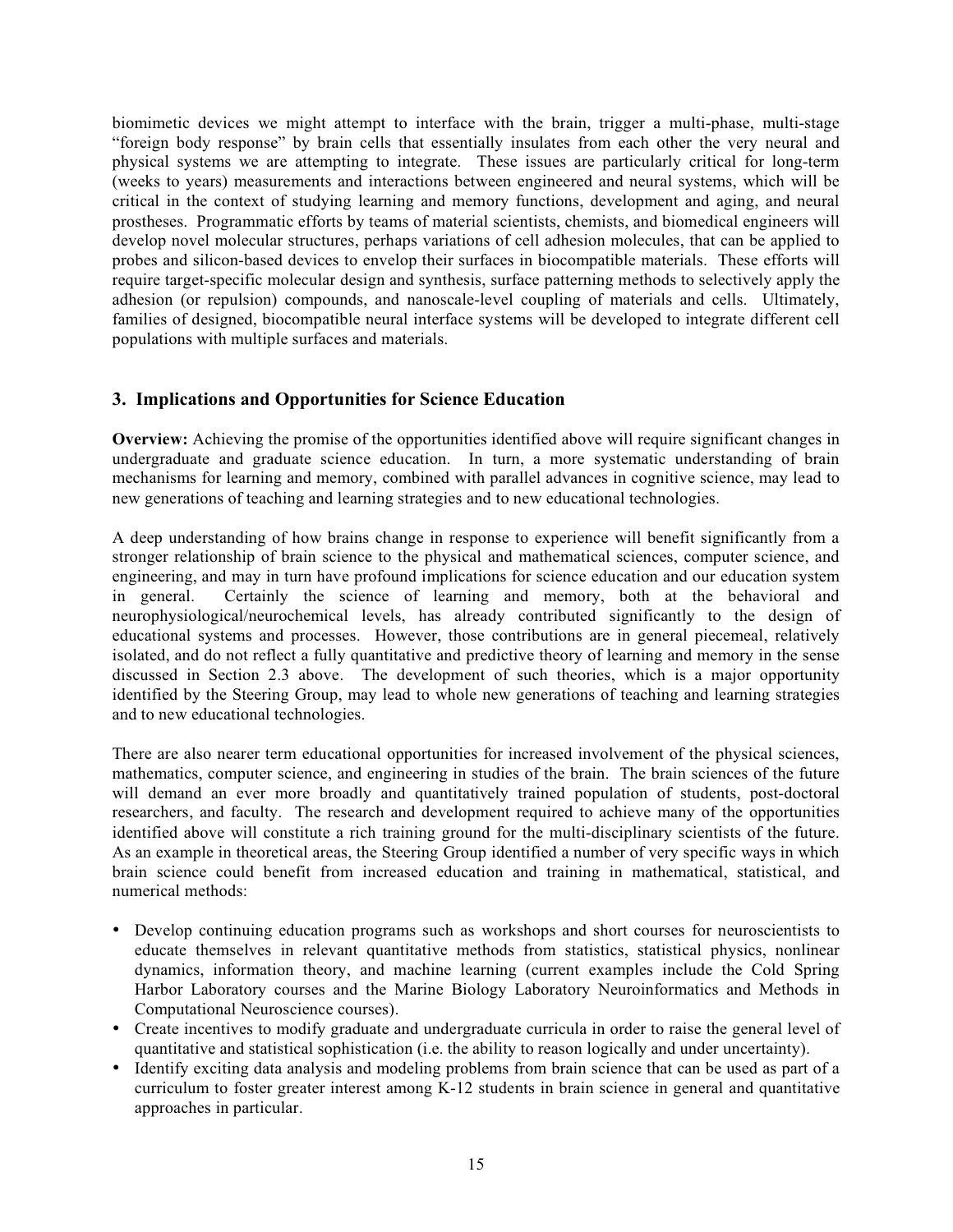- Develop data analysis and modeling laboratory courses analogous to laboratory courses in physics, chemistry and engineering to teach conceptual principles, mathematical formulations, and numerical tools of relevance to brain science.
- Organize and support data analysis challenges (as was done for fMRI at the 2006 Human Brain Mapping meeting) to engage quantitative scientists in brain science problems.
- Provide specific incentives to engage more quantitative, theoretical, and statistical scientists in addressing brain science problems.

Similar strategies can be envisioned for other areas of the mathematical and physical sciences, computer science, and engineering, as well as for areas of the biological and social sciences.

## **4. Considerations for Implementation: Science Organization and "Organizing for Repeated Innovation"**

**Overview:** Achieving the promise of the opportunities identified above may require new approaches to truly multi-disciplinary science organizations and mechanisms of science support.

Advancing interdisciplinary frontiers in brain sciences can be facilitated by organizational infrastructures supporting repeated discovery, invention and innovation.

**Science Organization:** The goal of achieving and enhancing multi- and inter-disciplinary collaboration appears with increasing frequency and prominence in the pronouncements of federal science agencies, leading foundations, major universities, and federal laboratories. However, the reality is that many key incentives for scientists, mathematicians, and engineers continue to favor the individual over the collaboration, and being the Principal Investigator (PI) over being an indispensable member of a research collaboration or team. These incentives range from hiring, promotion, and tenure decisions, to decisions about grants and other funding, to major scientific and technical awards. Although many factors contribute to the disparity between official pronouncements and organizational reality, one very important factor is what happens when institutional resources, whether they are university positions or granting agency research budgets, get divided into ever smaller and smaller pieces as they get allocated down an organizational chain. For example, while a university dean might sincerely empathize with the importance of multi-disciplinary and inter-departmental collaborations, when one of her departments needs to make a hiring decision with only one slot available and multiple teaching and research needs to be met, collaboration often takes second place to those more proximal and immediate needs. American universities and government agencies have developed reward systems that emphasize the role of individual PIs. For research programs that require large multi-disciplinary collaborations and teams, the development of necessary new approaches for crediting contribution and excellence will require insight and innovation. Funding approaches that specifically emphasize collaborative teams would provide a useful mechanism for addressing these institutional obstacles. These and other approaches merit further exploration.

**Organizing for Repeated Innovation:** Advancing interdisciplinary frontiers in brain sciences can be facilitated by organizational infrastructures supporting repeated discovery, invention and innovation. Successful implementation requires development of an initiative that addresses issues of collaboration and structuring a rich portfolio of funding strategies. A program for interdisciplinary innovation should interface agencies' traditional disciplinary organization through developing vehicles for embedding and transitioning promising activities into continuing agency programs.

Organizing for repeated breakthrough innovation has been shown to involve a number of specific stages: concept development, program experimentation and acceleration, and building a critical mass to sustain interdisciplinary research and collaboration. Concept development was a feature of this steering group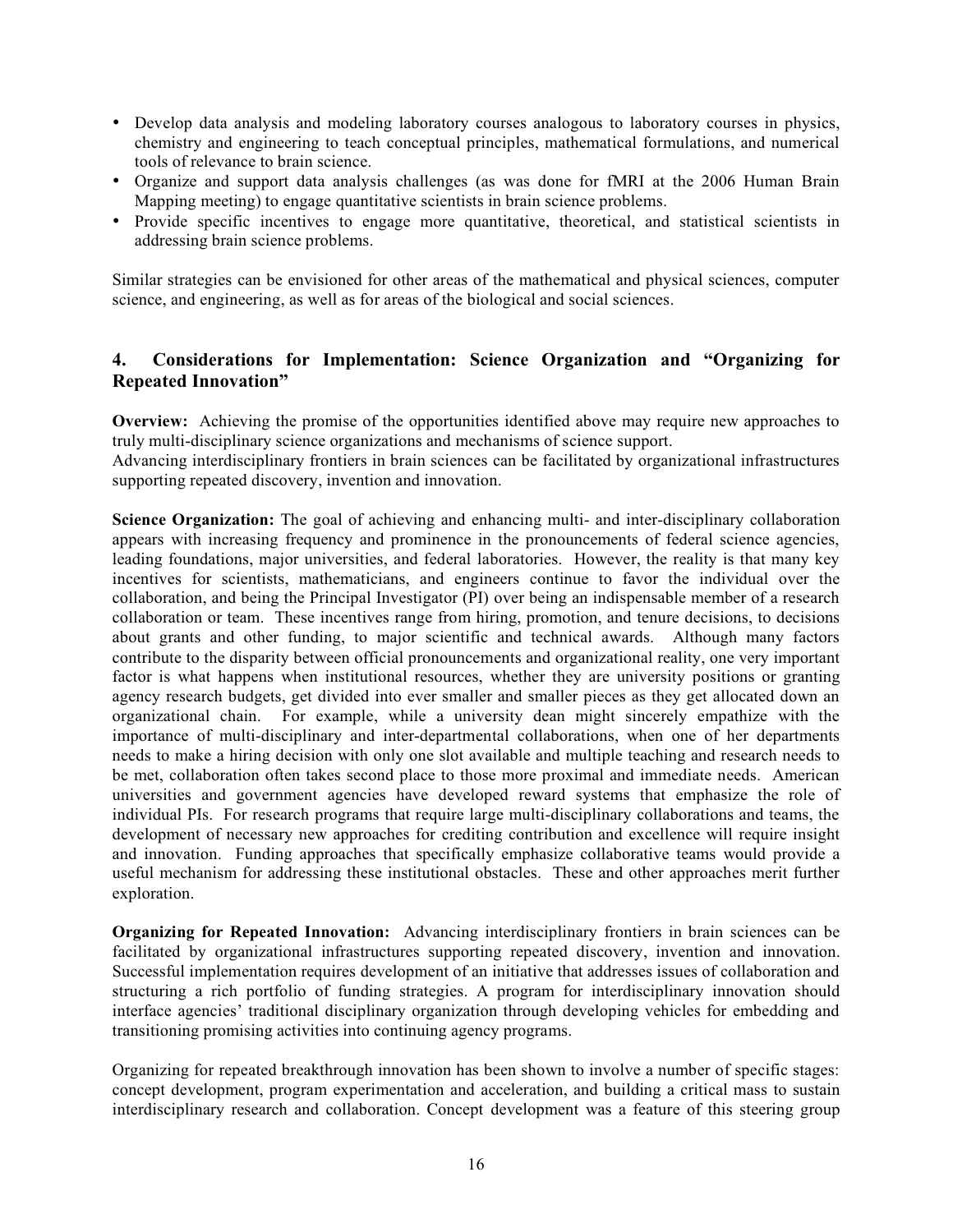workshop on brain science and of a previous workshop on grand challenges and cognition. Building and nurturing a successful effort from this point will involve experimenting with a diversity of activities and funding approaches. Examples of successful past approaches include: 1) development of knowledge bases for sharing theoretical perspectives, methods, data, results and ideas across disciplines; 2) mechanisms for fostering various scales of collaboration (PI dyads; small groups of investigators, centers -- an important question is whether the creation of necessary capabilities will require the development of new "centers of excellence" or can be adapted to existing laboratories); 3) encouraging different forms of engagement (workshops in which physicists talk to mathematicians; materials scientists talk to biologists, etc; interdisciplinary meetings/forums/debates); 4) diverse support mechanisms (e.g., open public challenges and contests where funding is used to support competitions such as in data analysis; innovative pacing and timing of funding where the next level of support is contingent on what one has learned about the acceptance and robustness of an idea, methodological approach, theoretical principle, or new tool, etc.) A key aspect of program incubation and development will be to build on ongoing domains of relevant expertise. Innovative program experimentation at this time should provide the initial basis for identifying key mechanisms to build a community for sustained discovery and innovation in brain science, the physical and mathematical sciences, computer science, and engineering.

## **5. Conclusions**

The Steering Group concluded that there are indeed **significant unexploited opportunities for mutual scientific benefit** between brain science and the physical and mathematical sciences, computer science, and engineering.

- Questions and challenges posed by brain science are beginning to be adopted and incorporated into the physical and mathematical sciences, computer science, and engineering, and the brain continues to play an important role in the biological and social sciences.
- This breadth and depth of penetration by questions from brain science into the broad scientific landscape is well-matched to NSF's scientific mission and organization, and NSF is well-positioned to help exploit the opportunities identified.
- The integrative character of the opportunities identified in this report require extensive coordination and collaboration across disciplines, as well as programmatic ingenuity and creativity to implement. For these reasons as well, NSF is ideally suited to lead such an initiative.
- While science is of course unpredictable in detail, the broad opportunities identified above are likely to be prominent in the next wave of major innovation and progress; the time is ripe to exploit them for major advances in fundamental science, for improvements in science education, and for advancing U.S. competitiveness.
- Advances in truly multi-disciplinary science education are required and pertinent implementation strategies will need to be considered.

A useful way to conceptualize the space of opportunities identified by the Steering Group is as a twodimensional matrix, with the four broad areas of opportunity as rows:

- Instrumentation and Measurement
- Data Analysis, Statistical Modeling, and Informatics
- Conceptual and Theoretical Approaches
- Building Brain-like Devices and Systems

and the major disciplines (or NSF directorates) as columns. Each cell in such a matrix would contain the specific opportunities for that discipline (or directorate) in the corresponding broad area above. Just a moment's thought will show that the vast majority of cells in such a matrix are filled, which serves to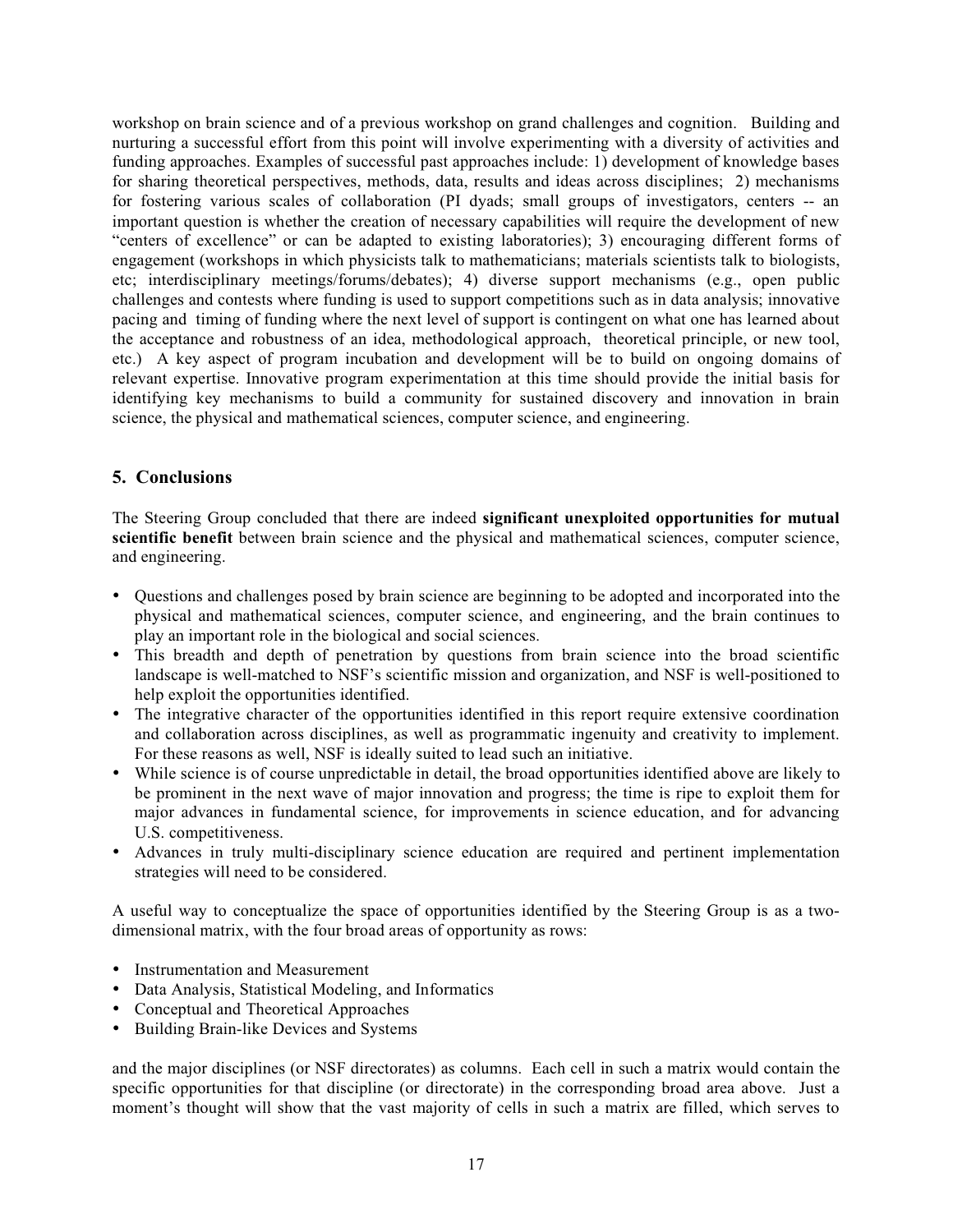emphasize the breadth of the collective opportunity for mutual scientific benefit between brain science and the physical and mathematical sciences, computer science, and engineering. NSF has the capacity to integrate broadly across disciplines, to integrate research with education, and to stimulate new innovation and discovery needed to exploit this matrix of opportunities.

This report has presented a framework, one that the Steering Group was excited to help identify and formulate. Further community input is needed to explore the opportunities in greater depth and to help craft an effective scientific agenda to realize them.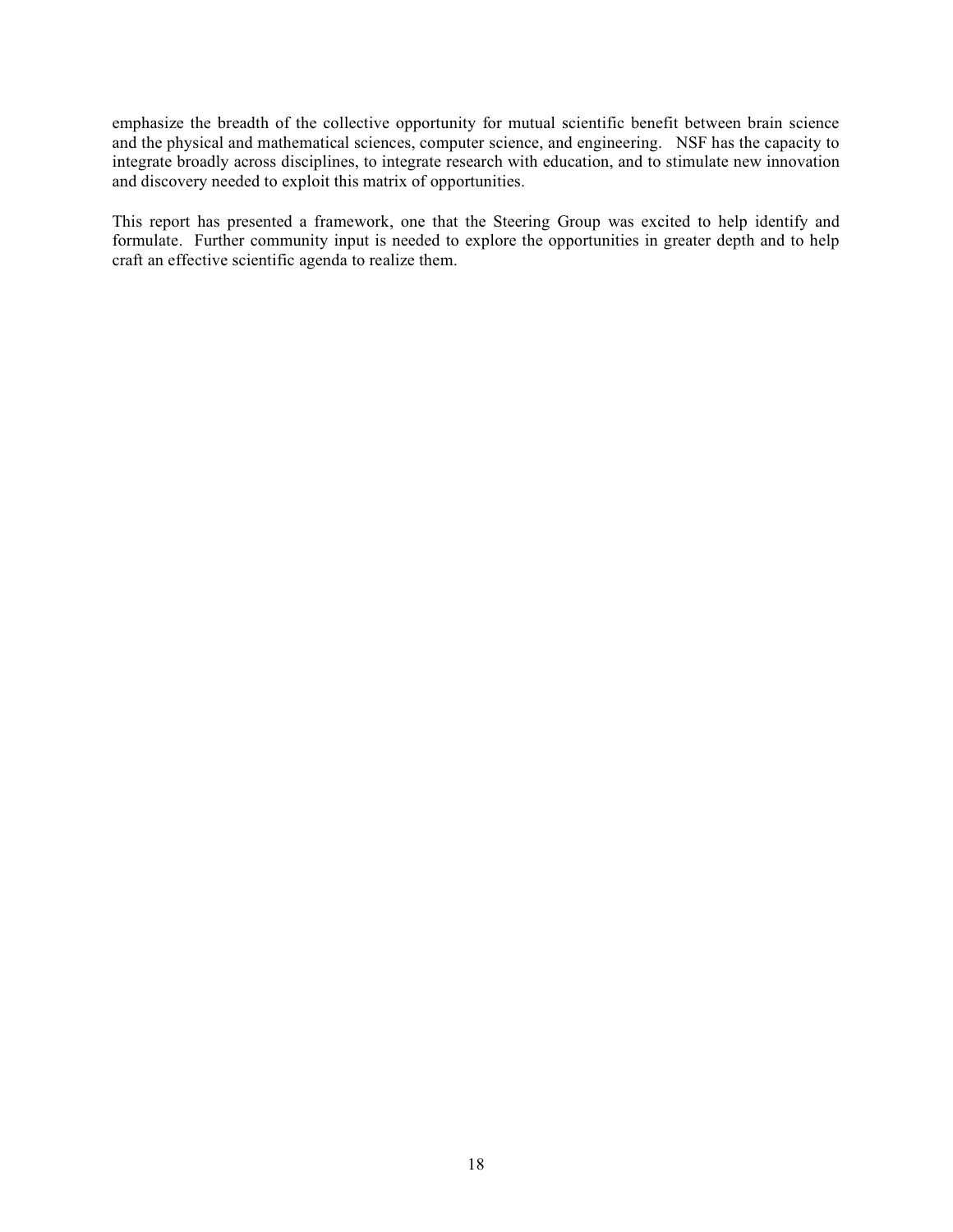## **Appendices**

### **Appendix 1: Suggested Readings**

#### **Readings for Section 2.1: Opportunities in Instrumentation and Measurement**

#### **Wightman, R. Probing Cellular Chemistry in Biological Systems with Microelectrodes.** *Science,* **2006, 311: 1570-1574.**

From the Abstract: "Over the past 20 years, the technological impediments to fabricating electrodes of micrometer dimensions have been largely overcome. These small electrodes can be readily applied to probe chemical events at the surface of tissues or individual biological cells; they can even be used to monitor concentration changes within intact animals. These measurements can be made on rapid time scales and with minimal perturbation of the system under study. Several recent applications have provided important insights into chemical processes at cells and in tissues. Examples include molecular flux measurements at the surface of single cells and through skin—which can offer insights into oxidative stress, exocytosis, and drug delivery—and real-time brain neurotransmitter monitoring in living rats, which reveals correlations between behavior and molecular events in the brain. Such findings can promote interdisciplinary collaborations and may lead to a broader understanding of the chemical aspects of biology."

#### **Becker, M., Schindler, J., Nothwang, H. Neuroproteomics - the tasks lying ahead.** *Electrophoresis***, 2006, 27: 2819-29.**

From the Abstract: "The brain is unquestionably the most fascinating organ. Despite tremendous progress, current knowledge falls short of being able to explain its function. An emerging approach toward improved understanding of the molecular mechanisms underlying brain function is neuroproteomics. Today's neuroscientists have access to a battery of versatile technologies both in transcriptomics and proteomics. The challenge is to choose the right strategy in order to generate new hypotheses on how the brain works. The goal of this review is therefore two-fold: first we recall the bewildering cellular, molecular, and functional complexity in the brain, as this knowledge is fundamental to any study design. In fact, an impressive complexity on the molecular level has recently re-emerged as a central theme in large-scale analyses. Then we review transcriptomics and proteomics technologies, as both are complementary. Finally, we comment on the most widely used proteomics techniques and their respective strengths and drawbacks. We conclude that for the time being, neuroproteomics should focus on its strengths, namely the identification of posttranslational modifications and protein-protein interactions, as well as the characterization of highly purified subproteomes. For global expression profiling, emphasis should be put on further development to significantly increase coverage."

#### **Segev, R., Goodhouse, J., Puchalla, J., and Berry, M.J. III. Recording Spikes from a Large Fraction of the Ganglion Cells in a Retinal Patch.** *Nature Neuroscience***, 2004, 7: 1155-1162.**

From the Abstract: "To understand a neural circuit completely requires simultaneous recording from most of the neurons in that circuit. Here we report recording and spike sorting techniques that enable us to record from all or nearly all of the ganglion cells in a patch of the retina. With a dense multi-electrode array, each ganglion cell produces a unique pattern of activity on many electrodes when it fires an action potential. Signals from all of the electrodes are combined with an iterative spike sorting algorithm to resolve ambiguities arising from overlapping spike waveforms. We verify that we are recording from a large fraction of ganglion cells over the array by labeling the ganglion cells with a retrogradely transported dye and by comparing the number of labeled and recorded cells. Using these methods, we show that about 60 receptive fields of ganglion cells cover each point in visual space in the salamander, consistent with anatomical findings." This paper describes a novel approach to recording a large fraction of the neurons in a particular circuit, in this case the ganglion cells from a patch of retina, that form the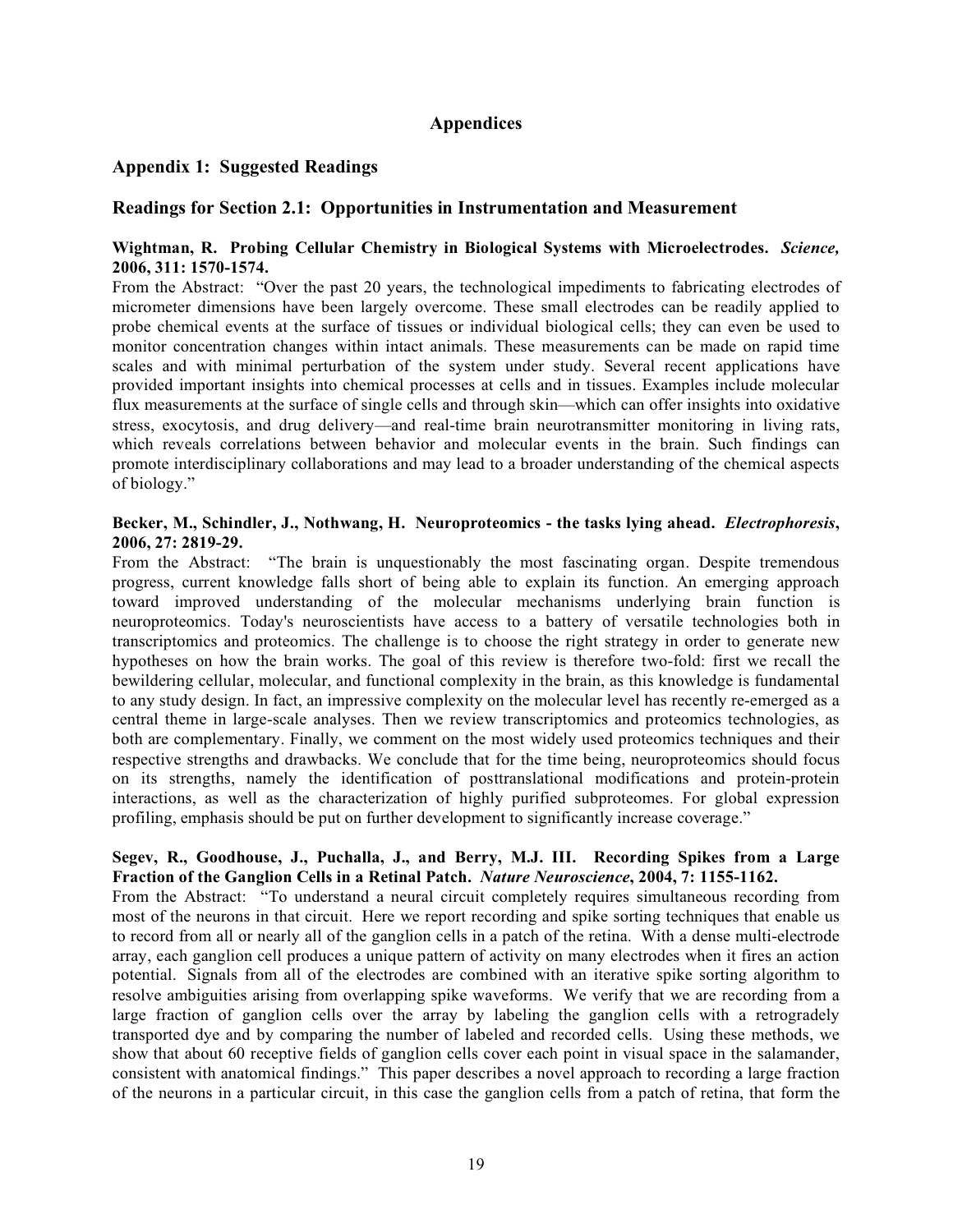basis of the analyses and theoretical developments described by Schneidman et al. in the final "Putting It All Together" section below.

#### **Prinz AA, Abbott LF and Marder E, The dynamic clamp comes of age,** *Trends in Neurosciences***, 2004, 27: 218-224.**

From the Abstract: "The dynamic clamp uses computer simulation to introduce artificial membrane or synaptic conductances into biological neurons and to create hybrid circuits of real and model neurons. In the ten years since it was first developed, the dynamic clamp has become a widely used tool for the study of neural systems at the cellular and circuit levels. This review describes recent state-of-the- art implementations of the dynamic clamp and summarizes insights gained through its use, ranging from the role of voltage-dependent conductances in shaping neuronal activity to the effects of synaptic dynamics on network behavior and the impact of in vivo-like input on neuronal information processing."

#### **Nitabach, M.N., et al. Electrical Silencing of Drosophila Pacemaker Neurons Stops the Free-Running Circadian Clock,** *Cell***, 2002, 109: 485-495.**

From the Abstract: "Electrical silencing of Drosophila circadian neurons through targeted expression of K+ channels causes severe deficits in free-running circadian locomotor rhythmicity in complete darkness. Pacemaker electrical silencing also stops the free-running oscillation of PERIOD (PER) and TIMELESS (TIM) proteins that constitutes the core of the cell-autonomous molecular clock. In contrast, electrical silencing fails to abolish PER and TIM oscillation in light-dark cycles, although it does impair rhythmic behavior. On the basis of these findings, we propose that electrical activity is an essential element of the free-running molecular clock of pacemaker neurons along with the transcription factors and regulatory enzymes that have been identified as required for clock function."

## **Readings for Section 2.2: Opportunities in Data Analysis, Statistical Modeling, and Informatics**

#### **Brown E., Kass, R., and Mitra P. Multiple neural spike train data analysis: state-of-the-art and future challenges,** *Nature Neuroscience***, 2004, 7(5): 456-61.**

From the Abstract: "Multiple electrodes are now a standard tool in neuroscience research that make it possible to study the simultaneous activity of several neurons in a given brain region or across different regions. The data from multi-electrode studies present important analysis challenges that must be resolved for optimal use of these neurophysiological measurements to answer questions about how the brain works. Here we review statistical methods for the analysis of multiple neural spike-train data and discuss future challenges for methodology research."

#### **Victor, J. Analyzing receptive fields, classification images and functional images: challenges with opportunities for synergy.** *Nature Neuroscience***, 2005, 8: 1651-1656.**

From the Abstract: "In neurophysiology, psychophysics, optical imaging and functional imaging studies, the investigator seeks a relationship between a high-dimensional variable, such as an image, and a categorical variable, such as the presence or absence of a spike or a behavior. The usual analysis strategy is fundamentally identical across these contexts—it amounts to calculating the average value of the highdimensional variable for each value of the categorical variable and comparing these results by subtraction. Though intuitive and straightforward, this procedure may be inaccurate or inefficient and may overlook important details. Sophisticated approaches have been developed within these several experimental contexts, but they are rarely applied beyond the context in which they were developed. Recognition of the relationships among these contexts has the potential to accelerate improvements in analytic methods and to increase the amount of information that can be gleaned from experiments."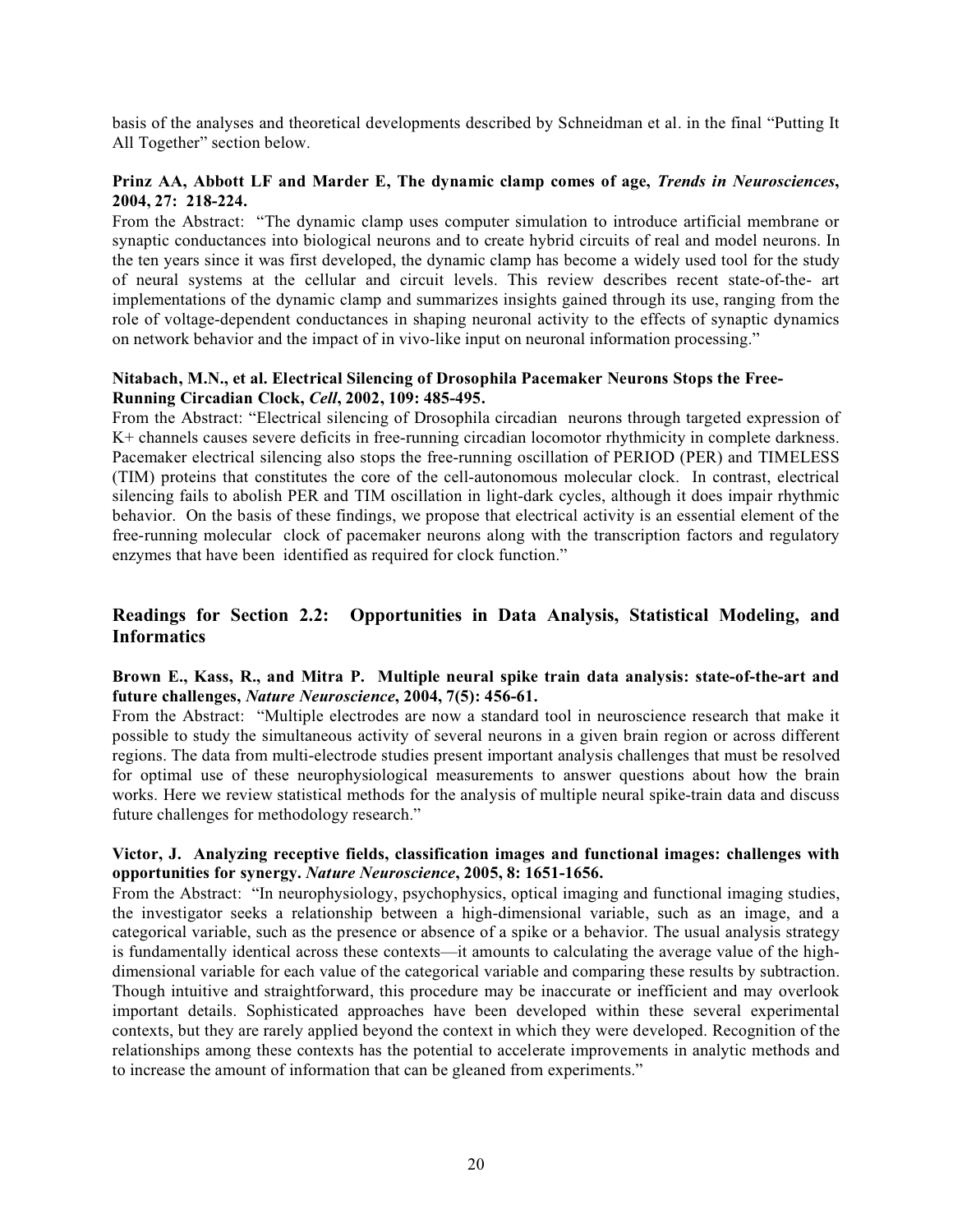#### **Eden U., Frank, L., Barbieri, R., Solo, V., Brown, E. Dynamic analyses of neural encoding by point process adaptive filtering,** *Neural Computation***, 2004, 16(5): 971-998.**

From the Abstract: "Neural receptive fields are dynamic in that with experience, neurons change their spiking responses to relevant stimuli. To understand how neural systems adapt their representations of biological information, analyses of receptive field plasticity from experimental measurements are crucial. Adaptive signal processing, the well-established engineering discipline for characterizing the temporal evolution of system parameters, suggests a framework for studying the plasticity of receptive fields. We use the Bayes' rule Chapman-Kolmogorov paradigm with a linear state equation and point process observation models to derive adaptive filters appropriate for estimation from neural spike trains. We derive point process filter analogues of the Kalman filter, recursive least squares, and steepest-descent algorithms and describe the properties of these new filters. We illustrate our algorithms in two simulated data examples. The first is a study of slow and rapid evolution of spatial receptive fields in hippocampal neurons. The second is an adaptive decoding study in which a signal is decoded from ensemble neural spiking activity as the receptive fields of the neurons in the ensemble evolve. Our results provide a paradigm for adaptive estimation for point process observations and suggest a practical approach for constructing filtering algorithms to track neural receptive field dynamics on a millisecond timescale."

#### **Mitchell, T. The Discipline of Machine Learning. [http://www.cs.cmu.edu/~tom/pubs/](http://www.cs.cmu.edu/~tom/pubs) MachineLearning.pdf**

From the Abstract: "Over the past 50 years the study of Machine Learning has grown from the efforts of a handful of computer engineers exploring whether computers could learn to play games, and a field of Statistics that largely ignored computational considerations, to a broad discipline that has produced fundamental statistical-computational theories of learning processes, has designed learning algorithms that are routinely used in commercial systems for speech recognition, computer vision, and a variety of other tasks, and has spun off an industry in data mining to discover hidden regularities in the growing volumes of online data. This document provides a brief and personal view of the discipline that has emerged as Machine Learning, the fundamental questions it addresses, its relationship to other sciences and society, and where it might be headed.

#### **Mitchell, T. AI and the Impending Revolution in Brain Sciences. Presidential Address to the American Association of Artificial Intelligence, 2002. [http://www.cs.cmu.edu/~tom/](http://www.cs.cmu.edu/~tom) pubs/AAAI-PresAddr.pdf**

From the Abstract: "The synergy between AI and Brain Sciences will yield profound advances in our understanding of intelligence over the coming decade, fundamentally changing the nature of our field."

#### **Pittendrigh, S. and Jacobs, G. Neurosys: A Semistructured Laboratory Database,** *Neuroinformatics***, 2003, 1: 167-178.**

From the Abstract: "The inherent complexity of traditional relational database systems is a key obstacle to more widespread use of database technology in the neuroscience community. As an alternative to relational technology, we propose a simpler semistructured data model for documenting laboratory procedures and results. The semistructured data model allows researchers to document their data in an organized, regularly formatted, machine readable, and network accessible manner, without requiring the services of database professionals. We present proof-of-concept software, consisting of an HTML interface that communicates with a remotely located, semistructured database. We also discuss the importance of standardized terminology and the importance of building flexible data description systems that are more easily adapted and reconfigured to conform with standardized terminologies as they evolve."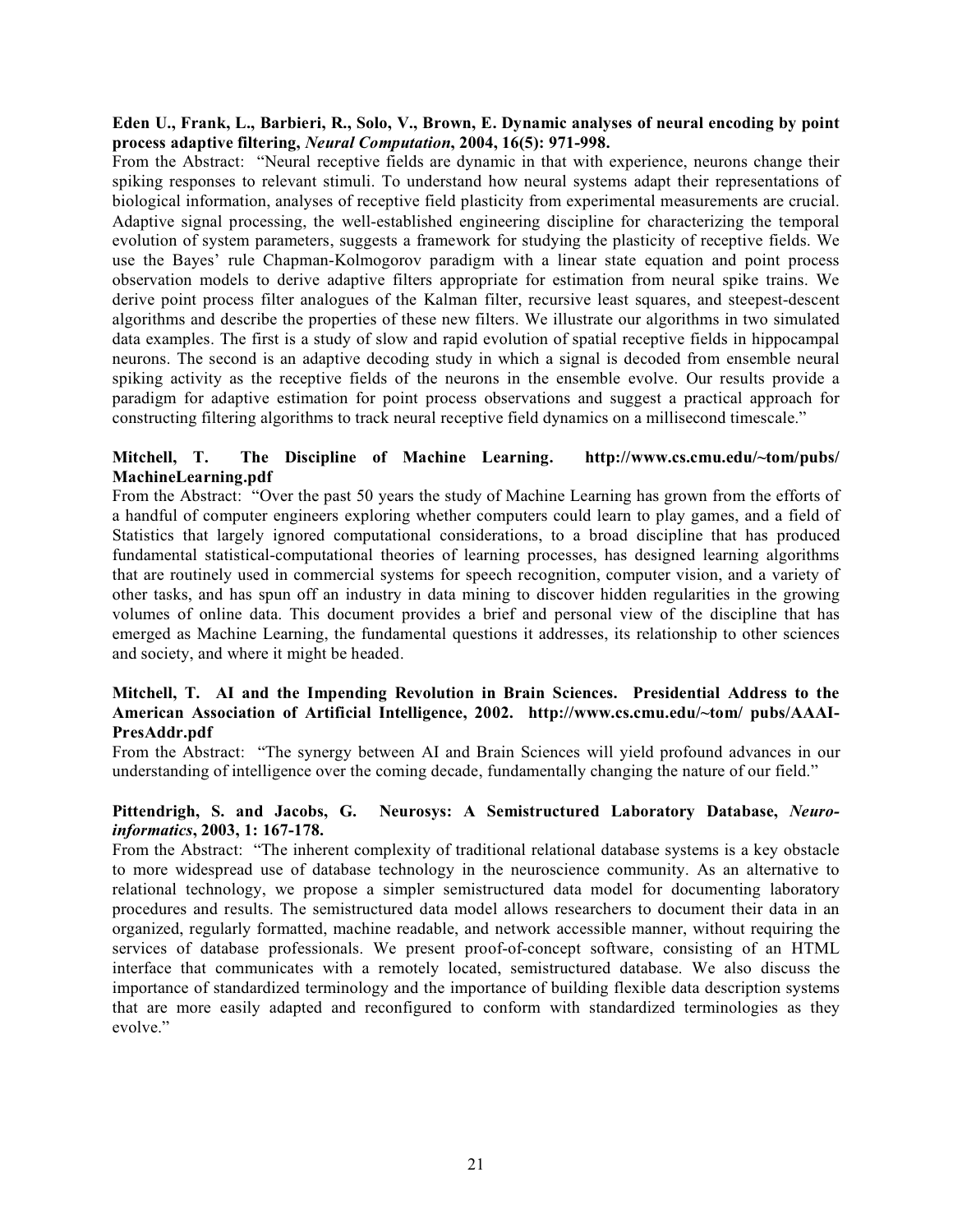#### **Mazziotta J, Toga A, Evans A, Fox P, et al. A probabilistic atlas and reference system for the human brain: International Consortium for Brain Mapping (ICBM).** *Philosophical Transactions of the Royal Society of London B: Biological Sciences***, 2001, 356: 1293-1322.**

From the Abstract: "Motivated by the vast amount of information that is rapidly accumulating about the human brain in digital form, we embarked upon a program in 1992 to develop a four-dimensional probabilistic atlas and reference system for the human brain. Through an International Consortium for Brain Mapping (ICBM) a dataset is being collected that includes 7000 subjects between the ages of eighteen and ninety years and including 342 mono- and dizygotic twins. Data on each subject includes detailed demographic, clinical, behavioural and imaging information. DNA has been collected for genotyping from 5800 subjects. A component of the programme uses post-mortem tissue to determine the probabilistic distribution of microscopic cyto- and chemoarchitectural regions in the human brain. This, combined with macroscopic information about structure and function derived from subjects in vivo, provides the first large scale opportunity to gain meaningful insights into the concordance or discordance in micro- and macroscopic structure and function. The philosophy, strategy, algorithm development, data acquisition techniques and validation methods are described in this report along with database structures. Examples of results are described for the normal adult human brain as well as examples in patients with Alzheimer's disease and multiple sclerosis. The ability to quantify the variance of the human brain as a function of age in a large population of subjects for whom data is also available about their genetic composition and behaviour will allow for the first assessment of cerebral genotype-phenotypebehavioural correlations in humans to take place in a population this large. This approach and its application should provide new insights and opportunities for investigators interested in basic neuroscience, clinical diagnostics and the evaluation of neuropsychiatric disorders in patients."

#### **Readings for Section 2.3: Opportunities in Conceptual and Theoretical Approaches**

#### *Modeling the Mind,* **Special Issue of** *Science***, 2006, 314.**

From the Editorial Introduction: "In areas ranging from molecules to the highest brain functions, scientists use mathematical models and computer simulations to study and predict the behavior of the nervous system. Simulations are essential because the present experimental systems are too complex to allow collection of all the data. Modeling has become so powerful these days that there is no longer a oneway flow of scientific information. There is considerable intellectual exchange between modelers and experimentalists. The results produced in the simulation lab often lead to testable predictions and thus challenge other researchers to design new experiments or reanalyze their data as they try to confirm or falsify the hypotheses put forward. For this issue of Science, [the editors] invited leading computational neuroscientists, each of whom works at a different organizational level, to review the latest attempts of mathematical and computational modeling and to give us an outlook on what the future might hold in store."

#### **Markram, H. The Blue Brain Project,** *Nature Reviews Neuroscience***, 2006, 7: 153-160.**

From the Abstract: "IBM's Blue Gene supercomputer allows a quantum leap in the level of detail at which the brain can be modelled. [Markram contends] that the time is right to begin assimilating the wealth of data that has been accumulated over the past century and start building biologically accurate models of the brain from first principles to aid our understanding of brain function and dysfunction. Detailed, biologically accurate brain simulations offer the opportunity to answer some fundamental questions about the brain that cannot be addressed with any current experimental or theoretical approaches.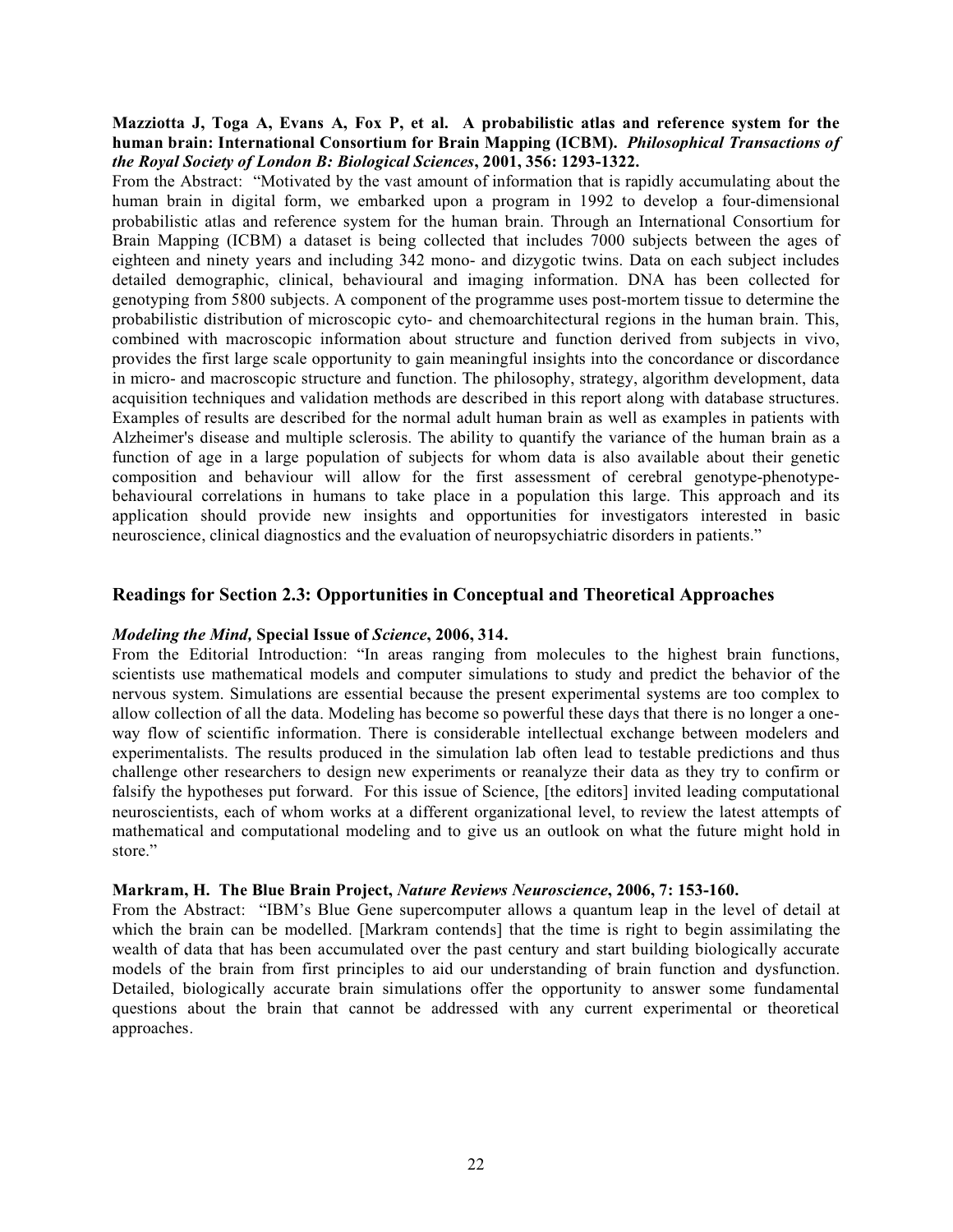#### **Traub R, Contreras D, Cunningham M, Murray H, LeBeau F, Roopun A, Bibbig A, Wilent W, Higley M, and Whittington M. Single-column thalamocortical network model exhibiting gamma oscillations, spindles and epileptogenic bursts.** *Journal of Neurophysiology***, 2005, 93: 2194-2232.**

From the Abstract: "To better understand population phenomena in thalamocortical neuronal ensembles, we have constructed a preliminary network model with 3,560 multicompartment neurons (containing soma, branching dendrites, and a portion of axon)... Our network model replicates several observed population phenomena, including 1) persistent gamma oscillations; 2) thalamocortical sleep spindles; 3) series of synchronized population bursts, resembling electrographic seizures; 4) isolated double population bursts with superimposed very fast oscillations; 5) spike-wave, polyspike-wave, and fast runs."

#### **Kopell, N. Does it have to be so complicated? Editorial Focus on: A single-column thalamo-cortical network model exhibiting gamma oscillations, spindles and epileptogenic bursts***, Journal of Neurophysioogy, 2005,* **93: 1829-30.**

This is a brief essay on different styles of modeling in neuroscience, and what one can expect to learn from each.

#### **LeMasson, G., et al. Activity–dependent regulation of conductances in model neurons.** *Science***, 1993, 259: 1915–1917.**

#### **Turrigiano, L.G., et al. Activity–dependent changes in the intrinsic properties of cultured neurons.** *Science***, 1994, 264: 974–977.**

The Hodgkin-Huxley model and its generalizations provides an essentially exact description for the electrical dynamics of neurons on fast time scales. Fitting these realistic versions of these models, with many different types of channels, to the behavior of particular neurons became something of an industry in quantitative neuroscience. A profound difficulty emerged though this effort, namely, that even the qualitative behavior of the cell could depend sensitively on the number of ion channels of each type that are present in the membrane. Thus, matching the observed properties of neurons would require an implausibly fine tuning of these parameters. The key idea of the first paper, and of subsequent work from Abbott and collaborators, is that if such fine tuning is a problem for us in finding the right model, it is also a problem for the cell in achieving its functional operating point. We have learned in physics that *ad hoc* fine tuning of parameters is not an acceptable explanation for natural phenomena, and in biological systems this argument is even more forceful because of the need for adaptation and evolution. The authors propose instead that functional operating points are stabilized by an additional layer of dynamics in which the electrical activity (perhaps through the intermediary of calcium concentration) feeds back onto the expression or membrane localization of the channels. They show that such a scheme can work, and propose experimental tests that were carried out within the year and reported in the second paper. This has led to a whole new field of experimental neuroscience, examining the mechanisms for homeostasis and the balance between stability and plasticity. Conceptually, the same issues of robustness against parameter variation have since arisen in problems as diverse as the neural circuits for integration and short-term memory and the biochemical circuits for bacterial chemotaxis and pattern formation in embryonic development.

#### **Roxin, A., Riecke, H., and Solla, S.A. Self-Sustained Activity in a Small-World Network of Excitable Neurons,** *Physical Review Letters, 2004,* **92, 198101.**

This is an example in which techniques from statistical physics and nonlinear dynamics are combined to analyze a novel type of neural model that predicts a fundamental role for complex network connectivity in sustaining persistent activity and providing coherent rapid-processing capabilities. These predictions have been recently tested in both an anatomical analysis of the vertebrate reticular formation and a far from equilibrium photosensitive chaotic system, illustrating the links between brain science and the study of other complex nonlinear systems, as discussed in the workshop.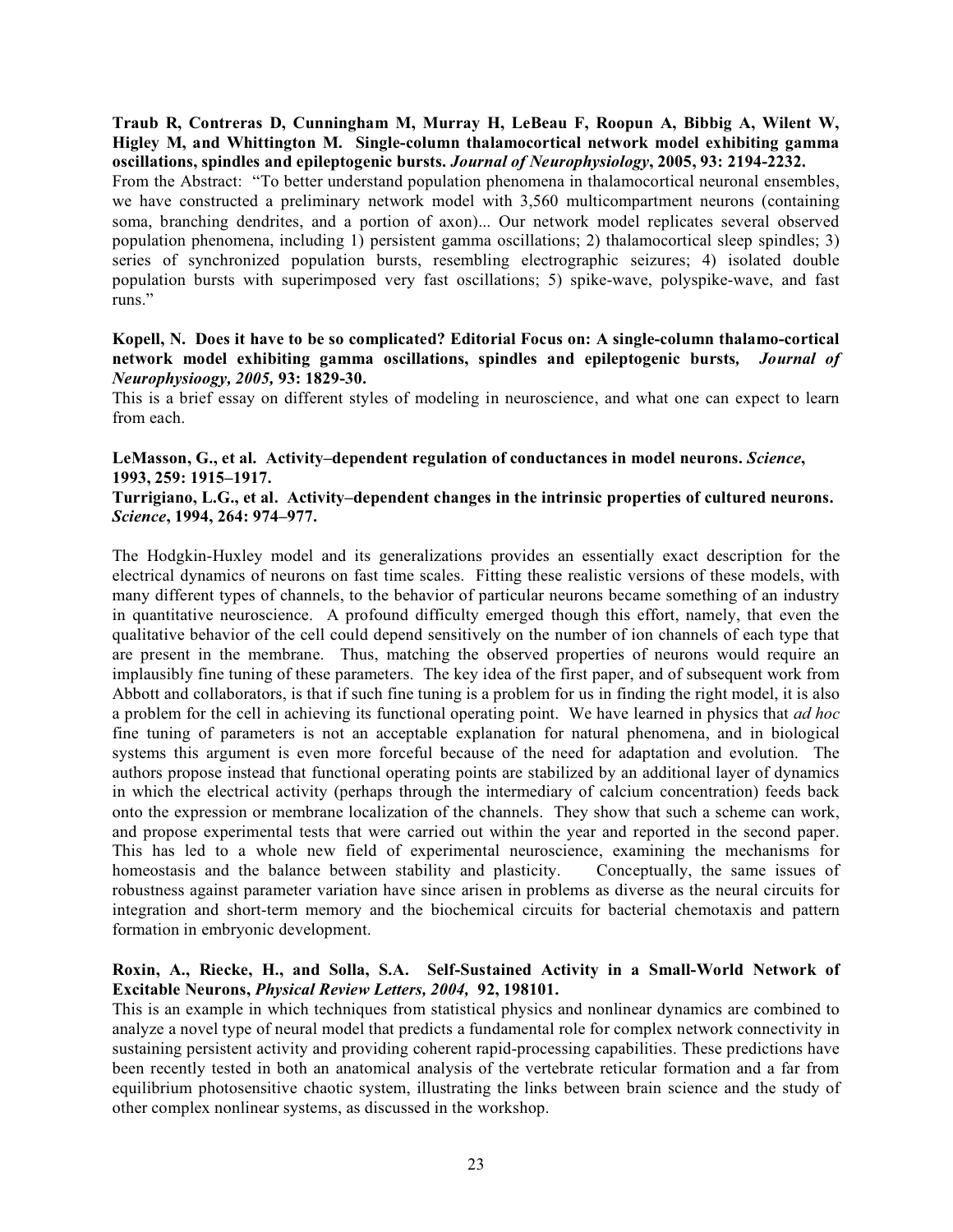**Vogels, T.P., et al. Neural Network Dynamics.** *Annual Review of Neuroscience***, 2005, 28: 357-376.** From the Abstract: "Neural network modeling is often concerned with stimulus-driven responses, but most of the activity in the brain is internally generated. Here, we review network models of internally generated activity, focusing on three types of network dynamics: (a) sustained responses to transient stimuli, which provide a model of working memory; (b) oscillatory network activity; and (c) chaotic activity, which models complex patterns of background spiking in cortical and other circuits.We also review propagation of stimulus-driven activity through spontaneously active networks. Exploring these aspects of neural network dynamics is critical for understanding how neural circuits produce cognitive function."

## **Brenner, N., et al. Adaptive rescaling optimizes information transmission.** *Neuron***, 2000, 26: 695- 702.**

#### **Fairhall, A.L., et al. Efficiency and ambiguity in an adaptive neural code.** *Nature, 2001,* **412: 787- 792 (2001).**

It is an old idea that the brain should build representations of sensory data that are in some way matched to the statistical structure of those data, perhaps maximizing some information theoretic measure of efficiency. This matching could occur on evolutionary time scales, during development of the brain, as a part of learning, or as a more rapid adaptation. In particular, since we live in world with an intermittent statistical structure, real time adaptation to low-order statistics would provide the maximally efficient codes. These papers use the motion sensitive neurons of the fly visual system as an experimental testing ground for these ideas. The designs of the experiments use inputs drawn from probability distributions with different variances (but identical means) and correlation times. The first paper showed that (a) the apparent input/output relation of the neuron adapts to the changes in variance, (b) that this happens over a wide range of correlation times, (c) that the form of the adaptation corresponds to a simple rescaling which, in certain limits, is what we expect from a theory of optimal coding, and (d) that the precise scaling factor achieved by this adaptation maximizes the amount of information that the neuron transmits about the visual motion input. Along the way, the authors developed methods for characterizing the input/output relation with dynamic stimuli that have since been used to study many other systems. The second paper examines the dynamics of adaptation, showing that aspects of the process have access to many time scales in a nearly scale-invariant manner, ranging from 0.1 seconds to many minutes. Building on the idea that adaptation serves to maximize information transmission, the authors develop methods to track the transmitted information over time after a switch between two input distributions, in effect 'catching' the system using the wrong code and hence transmitting less information than it does at steady state. Remarkably, the time scale for recovery of the information rate is close to the minimum set by the need to gather statistics on the new distribution. This work reflects an interplay between theory (the ideas of optimizing information transmission), the design of new kinds of experiments motivated by theory (explicit manipulations of the distribution of inputs), and new methods of data analysis.

#### **Readings for Section 2.4: Building Brain-Like Devices and Systems**

#### **Boahen, K. Neuromorphic Microchips.** *Scientific American***, 2005, 292: 56-63.**

From the Abstract: "When IBM's Deep Blue supercomputer edged out world chess champion Garry Kasparov during their celebrated match in 1997, it did so by means of sheer brute force. The machine evaluated some 200 million potential board moves a second, whereas its flesh-and-blood opponent considered only three each second, at most. But despite Deep Blue's victory, computers are no real competition for the human brain in areas such as vision, hearing, pattern recognition, and learning. Computers, for instance, cannot match our ability to recognize a friend from a distance merely by the way he walks. And when it comes to operational efficiency, there is no contest at all. A typical room-size supercomputer weighs roughly 1,000 times more, occupies 10,000 times more space and consumes a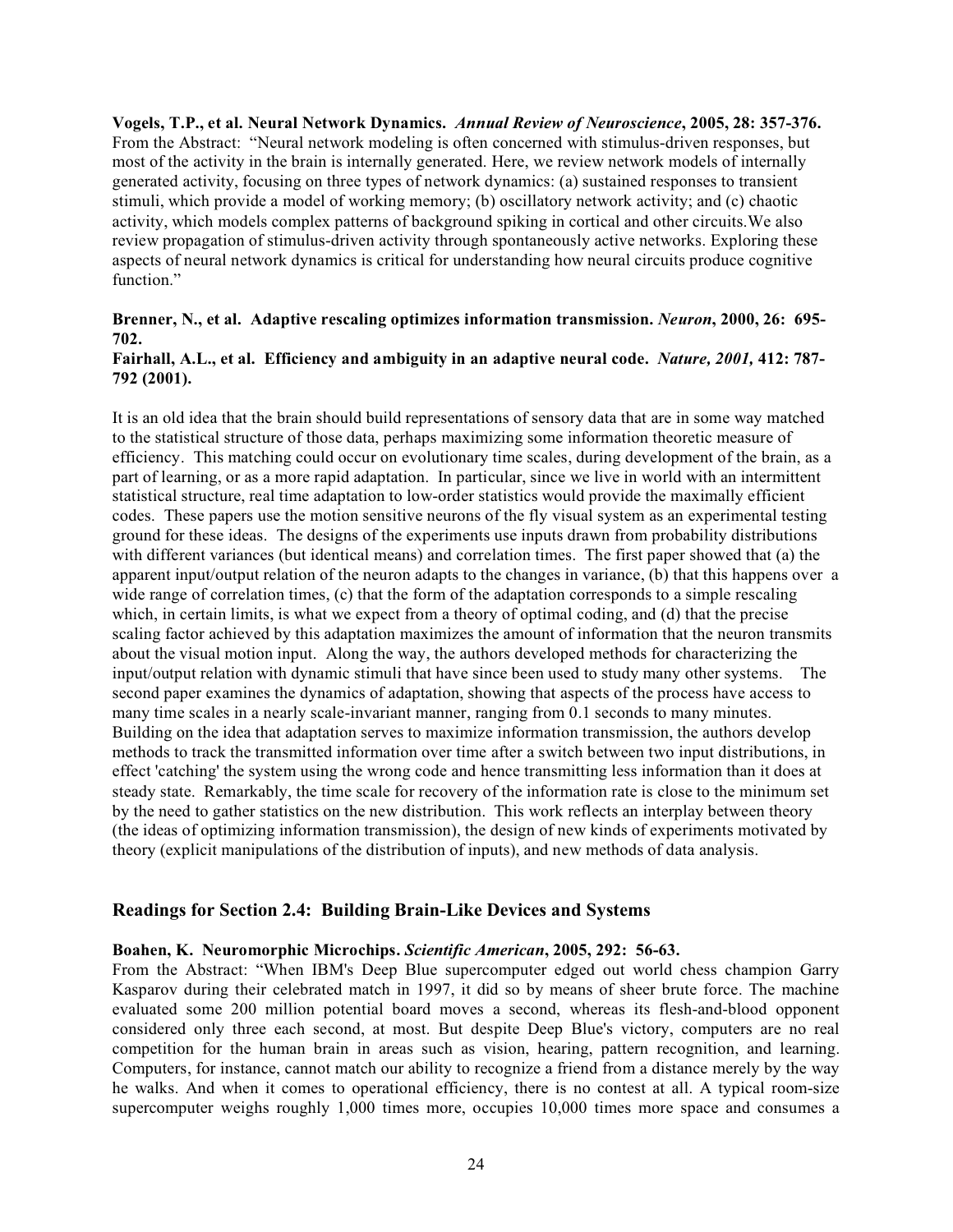millionfold more power than does the cantaloupe-size lump of neural tissue that makes up the brain. How does the brain--which transmits chemical signals between neurons in a relatively sluggish thousandth of a second--end up performing some tasks faster and more efficiently than the most powerful digital processors? The secret appears to reside in how the brain organizes its slow-acting electrical components."

#### **Hut, P. and Makino, J. Astrophysics on the GRAPE Family of Special-Purpose Computers.** *Science***, 1999, 283: 501-505.**

From the Abstract: The GRAPE-4, a special-purpose computer designed specifically for astrophysical applications "has produced some major scientific results through a wide diversity of large-scale simulations in astrophysics. Applications have included planetary formation, the evolution of star clusters and galactic nuclei, and the formation of galaxies and clusters of galaxies." A new breed of such specialpurpose computers could be developed for simulating the brain, with mutual benefits for neuroscience and information technology.

#### **Roy, S. and Asenov, A. Where Do the Dopants Go?** *Science***, 2005, 309: 388-390.**

From the Abstract: "As the field-effect transistors used in modern electronic devices continue to shrink, scientists and engineers face new challenges. In this Perspective, Roy and Asenov discuss one such challenge: the problem that as device sizes shrink beyond a certain size, atomic-scale differences between devices result in different macroscopic properties. In particular, the locations and numbers of dopant atoms, introduced to alter the electrical properties of regions of the transistor, differ from device to device. The authors discuss recent successes in modeling the dopant distributions and their effects on transistor properties. Such simulations may help researchers to design devices that are resistant to fluctuations in dopant distributions."

#### **Berger, T.W., et al. Brain-Implantable Biomimetic Electronics as the Next Era in Neural Prosthetics. Invited Paper:** *Proceedings of the IEEE***, 2001, 89: 993-1012.**

From the Abstract: "An interdisciplinary multilaboratory effort to develop an implantable neural prosthetic that can coexist and bidirectionally communicate with living brain tissue is described. Although the final achievement of such a goal is many years in the future, it is proposed that the path to an implantable prosthetic is now definable, allowing the problem to be solved in a rational, incremental manner. Outlined in this report is our collective progress in developing the underlying science and technology that will enable the functions of specific brain damaged regions to be replaced by multichip modules consisting of novel hybrid analog/digital microchips. The component microchips are "neurocomputational" incorporating experimentally based mathematical models of the nonlinear dynamic and adaptive properties of biological neurons and neural networks. The hardware developed to date, although limited in capacity, can perform computations supporting cognitive functions such as pattern recognition, but more generally will support any brain function for which there is sufficient experimental information. To allow the "neurocomputational" multichip module to communicate with existing brain tissue, another novel microcircuitry element has been developed: silicon-based multielectrode arrays that are "neuromorphic," i.e., designed to conform to the region-specific cytoarchitecture of the brain. When the "neurocomputational" and "neuromorphic" components are fully integrated, our vision is that the resulting prosthetic, after intracranial implantation, will receive electrical impulses from targeted subregions of the brain, process the information using the hardware model of that brain region, and communicate back to the functioning brain. The proposed prosthetic microchips also have been designed with parameters that can be optimized after implantation, allowing each prosthetic to adapt to a particular user/patient."

#### **Musallam, S., et al. Cognitive Control Signals for Neural Prosthetics, Science 2004, 305: 258-262.**

From the Abstract: "Recent development of neural prosthetics for assisting paralyzed patients has focused on decoding intended hand trajectories from motor cortical neurons and using this signal to control external devices. In this study, higher level signals related to the goals of movements were decoded from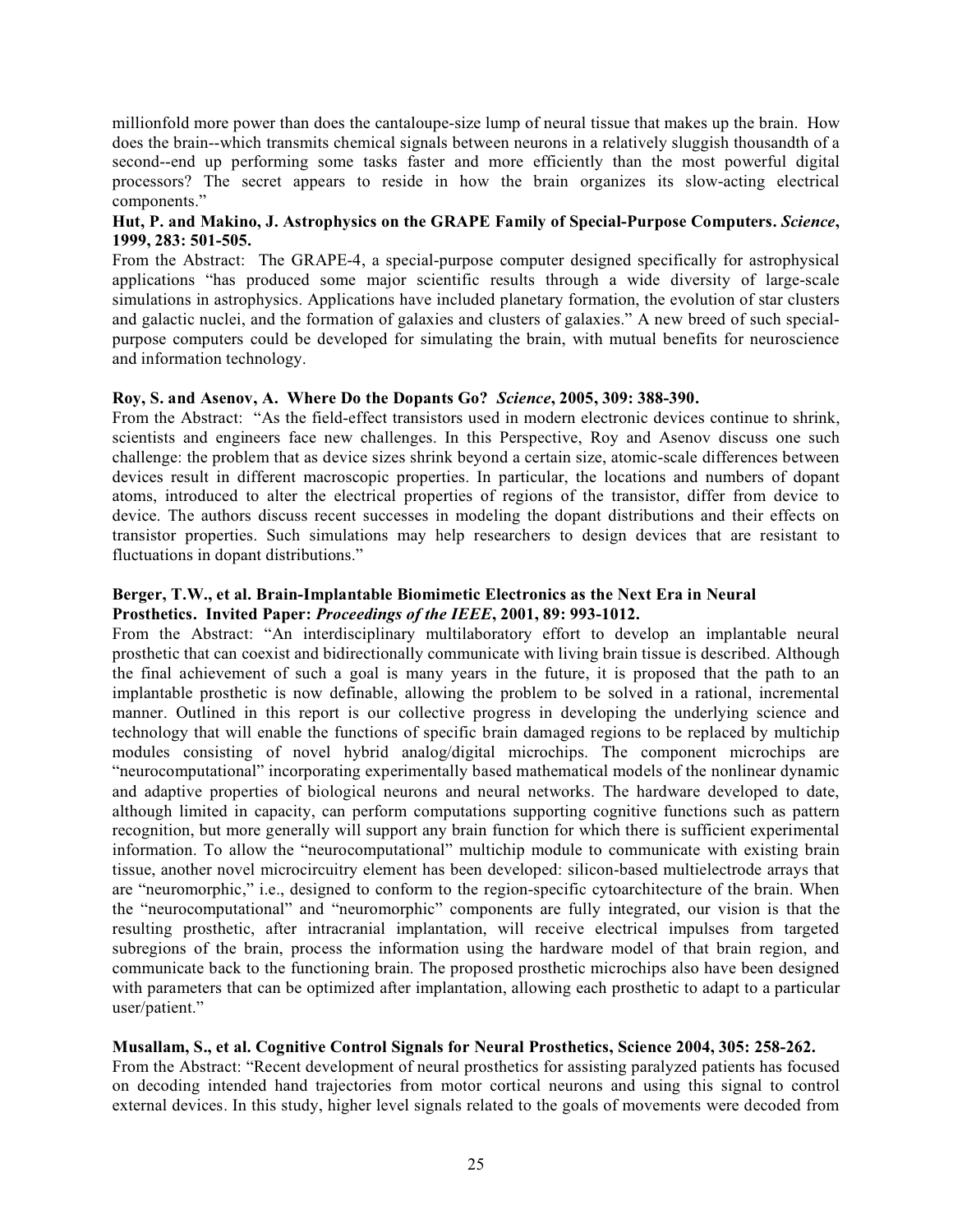three monkeys and used to position cursors on a computer screen without the animals emitting any behavior. Their performance in this task improved over a period of weeks. Expected value signals related to fluid preference, the expected magnitude, or probability of reward were decoded simultaneously with the intended goal. For neural prosthetic applications, the goal signals can be used to operate computers, robots, and vehicles, whereas the expected value signals can be used to continuously monitor a paralyzed patient's preferences and motivation.

#### **Berger, T.W. et al. Restoring Lost Cognitive Function: Hippocampal-Cortical Neural Prostheses.** *IEEE Engineering in Medicine and Biology Magazine***, 2005, 30-44.**

From the Article: The authors propose and describe "a prosthetic device that functions in a biomimetic manner to replace information transmission between cortical brain regions. In such a prosthesis, damaged CNS neurons would be replaced with a biomimetic system comprised of silicon neurons. The replacement silicon neurons would have functional properties specific to those of the damaged neurons and would both receive as inputs and send as outputs electrical activity to regions of the brain with which the damaged region previously communicated. Thus, the class of prosthesis being proposed is one that would replace the computational function of the damaged brain and restore the transmission of that computational result to other regions of the nervous system. Such a new generation of neural prostheses would have a profound impact on the quality of life throughout society; it would offer a biomedical remedy for the cognitive and memory loss accompanying Alzheimer's disease, the speech and language deficits resulting from stroke, and the impaired ability to execute skilled movements following trauma to brain regions responsible for motor control."

#### **Hochberg, L.R. et al. Neuronal ensemble control of prosthetic devices by a human with tetraplegia.** *Nature***, 2006, 442: 164-171.**

From the Abstract: "Neuromotor prostheses (NMPs) aim to replace or restore lost motor functions in paralysed humans by routeing movement-related signals from the brain, around damaged parts of the nervous system, to external effectors. To translate preclinical results from intact animals to a clinically useful NMP, movement signals must persist in cortex after spinal cord injury and be engaged by movement intent when sensory inputs and limb movement are long absent. Furthermore, NMPs would require that intention-driven neuronal activity be converted into a control signal that enables useful tasks. Here we show initial results for a tetraplegic human (MN) using a pilot NMP. Neuronal ensemble activity recorded through a 96-microelectrode array implanted in primary motor cortex demonstrated that intended hand motion modulates cortical spiking patterns three years after spinal cord injury. Decoders were created, providing a 'neural cursor' with which MN opened simulated e-mail and operated devices such as a television, even while conversing. Furthermore, MN used neural control to open and close a prosthetic hand, and perform rudimentary actions with a multijointed robotic arm. These early results suggest that NMPs based upon intracortical neuronal ensemble spiking activity could provide a valuable new neurotechnology to restore independence for humans with paralysis."

#### **Readings That Cut Across Sections and Integrate Multiple Opportunities:**

#### **Womelsdorf T, Fries P, Mitra P, Desimone R. Gamma-band synchronization in visual cortex predicts speed of change detection.** *Nature***, 2006, 439: 733-6.**

From the Abstract: "In visual areas, attended stimuli induce enhanced responses and an improved synchronization of rhythmic neuronal activity in the gamma frequency band (40–70 Hz)... Here we show that behavioural response times to a stimulus change can be predicted specifically by the degree of gamma-band synchronization among those neurons in monkey visual area V4 that are activated by the behaviourally relevant stimulus... Enhanced neuronal gamma-band synchronization and shortened neuronal response latencies to an attended stimulus seem to have direct effects on visually triggered behaviour, reflecting an early neuronal correlate of efficient visuo-motor integration." Thus, this paper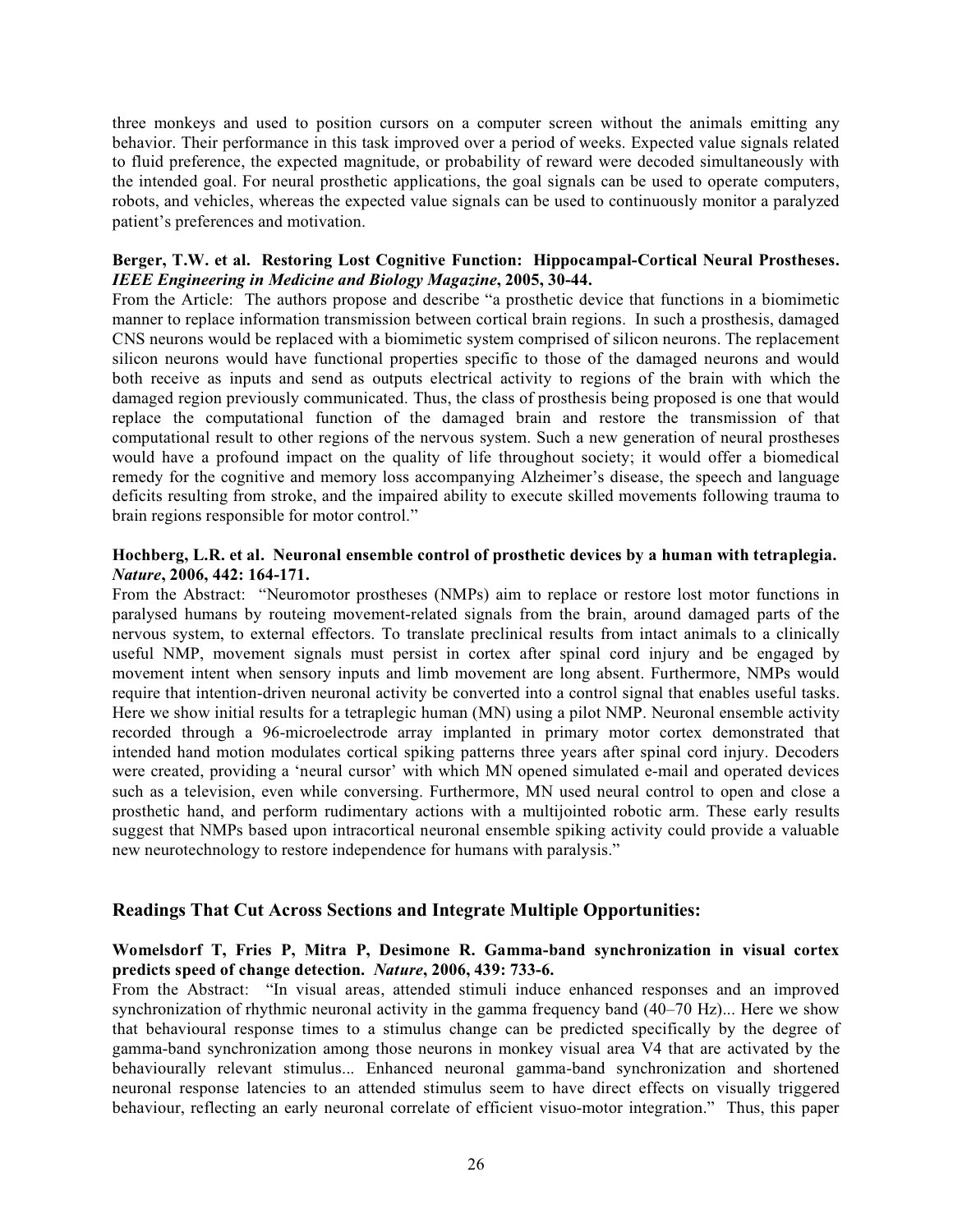illustrates how multi-electrode recordings (Section 2.1) during an attention task, coupled with advanced signal processing methods (Section 2.2) allowed for characterization of collective neural dynamics associated with attention. These results call for theoretical analysis of brain rhythms using dynamical systems methods (Section 2.3), and have implications for reading out cognitive states for a neural prosthetic device (Section 2.4).

#### **Schneidman, E., Berry, M.J., Segev, R., and Bialek, W. Weak pairwise correlations imply strongly correlated network states in a neural population.** *Nature***, 2006, 440: 1007-1012.**

From the Abstract: "Biological networks have so many possible states that exhaustive sampling is impossible. Successful analysis thus depends on simplifying hypotheses, but experiments on many systems hint that complicated, higher-order interactions among large groups of elements have an important role. Here we show, in the vertebrate retina, that weak correlations between pairs of neurons coexist with strongly collective behaviour in the responses of ten or more neurons. We find that this collective behaviour is described quantitatively by models that capture the observed pairwise correlations but assume no higher-order interactions. These maximum entropy models are equivalent to Ising models, and predict that larger networks are completely dominated by correlation effects. This suggests that the neural code has associative or error-correcting properties, and we provide preliminary evidence for such behaviour." This is a particularly clear example of how new, more comprehensive measurements (Section 2.1) allow novel forms of statistical analysis and modeling (Section 2.2), which in turn suggest richer theoretical interpretations (Section 2.3) that make strong ties to other work in statistical physics.

#### *Towards 2020 Science***. Workshop Report from Microsoft Research [\(http://research.](http://research.microsoft.com/towards2020science/background_overview.htm) [microsoft.com/towards2020science/background\\_overview.htm\)](http://research.microsoft.com/towards2020science/background_overview.htm)**

Based on a workshop organized by Microsoft Research "to develop a new vision and roadmap of the evolution, challenges and potential of computer science and computing in scientific research in the next fifteen years. *Towards 2020 Science* sets out the challenges and opportunities arising from the increasing synthesis of computing and the sciences. It seeks to identify the requirements necessary to accelerate scientific advances -- particularly those driven by computational sciences and the 'new kinds' of science the synthesis of computing and the sciences is creating." Computational neuroscience is a key focus of opportunity. *Towards 2020 Science* also stimulated a special issue of Nature: *2020 Computing* (Nature, 2006, 440: 383ff)

#### **Special Issue on Computational and Systems Neuroscience.** *Nature Neuroscience,* **2005, 8(12).**

From the Introduction and Editorial: "To understand the brain, theoretical and experimental approaches must be integrated to make sense of the enormous amount of existing data, and to guide future experiments... In reality, theory is an integral part of all good neuroscience papers including experimental papers. Any good paper includes an intuitive framework for its results and why they came out the way they did. For example, a study identifying a new protein involved in long-term potentiation is nothing more than a disconnected data set without a mechanistic framework for how it interacts with other elements in the pathway and an intuition for the functional consequences of these interactions. Theoretical papers simply formalize and explore these intuitions and mechanisms, sometimes leading to the conclusion that our initial, hand-waving explanations do not provide a good fit to the data. Good theories can synthesize large quantities of empirical data, distilling them to a few simple notions, and can establish quantitative relationships between individual observations. They can generate predictions that can serve to validate current and future experiments. Given the vast number of empirical studies being generated by the field and the sheer complexity of the brain, it is clear that theoretical approaches have great potential for making sense of the problem... An increasing number of theorists and biologists are becoming more facile with the language of the complementary approach and are coming to appreciate the value of integrating the two disciplines. However, both fields have a long way to go before it will be commonplace for them to proceed hand in hand."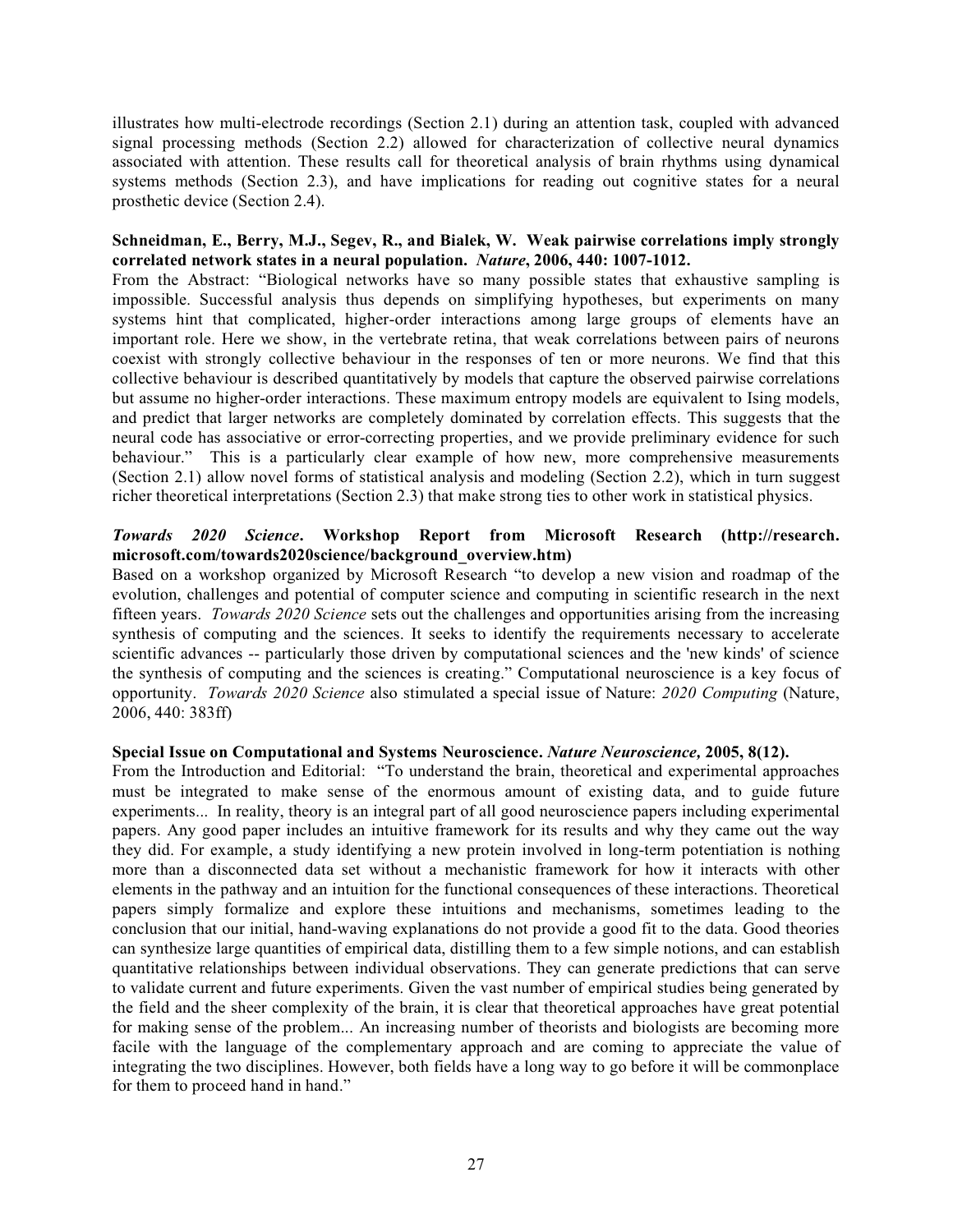#### **Appendix 2: Biographical Sketches of Participants**

**Theodore W. Berger** is the David Packard Professor of Engineering, Professor of Biomedical Engineering and Neuroscience, and Director of the Center for Neural Engineering at the University of Southern California. Dr. Berger received his Ph.D. from Harvard University in 1976; his thesis work received the James McKeen Cattell Award from the New York Academy of Sciences. He conducted postdoctoral research at the University of California, Irvine from 1977-1978, and was an Alfred P. Sloan Foundation Fellow at The Salk Institute from 1978-1979. Dr. Berger joined the Departments of Neuroscience and Psychiatry at the University of Pittsburgh in 1979, being promoted through to Full Professor in 1987. During that time, he received a McKnight Foundation Scholar Award, twice received an NIMH Research Scientist Development Award, and was elected a Fellow of the American Association for the Advancement of Science. Since 1992, he has been Professor of Biomedical Engineering and Neurobiology at the University of Southern California, and was appointed the David Packard Chair of Engineering in 2003. While at USC, Dr. Berger has received an NIMH Senior Scientist Award, was given the Lockheed Senior Research Award in 1997, was elected a Fellow of the American Institute for Medical and Biological Engineering in 1998, received a Person of the Year "Impact Award" by the AARP in 2004 for his work on neural prostheses, was a National Academy of Sciences International Scientist Lecturer in 2003, and an IEEE Distinguished Lecturer in 2004-2005. Dr. Berger was elected a Senior Member of the IEEE in 2005, received a "Great Minds, Great Ideas" award from the EE Times in the same year, and in 2006 was awarded USC's Associates Award for Creativity in Research and Scholarship. Dr. Berger became Director of the Center for Neural Engineering in 1997, an organization which helps to unite USC faculty with cross-disciplinary interests in neuroscience, engineering, and medicine. Dr. Berger has published over 170 journal articles and book chapters, and is the co-editor of a book recently published by the MIT Press on Toward Replacement Parts for the Brain: Implantable Biomimetic Electronics as Neural Prostheses. Dr. Berger's research interests are in (i) the development of biologically realistic, experimentally-based, mathematical models of higher brain (hippocampus) function, (ii) application of biologically realistic neural network models to real-world signal processing problems, (iii) VLSI-based implementations of biologically realistic models of higher brain function, (iv) neuron-silicon interfaces for bi-directional communication between brain and VLSI systems, and (v) next-generation brain-implantable, biomimetic signal processing devices for neural prosthetic replacement and/or enhancement of brain function.

**William Bialek** is John Archibald Wheeler/Battelle Professor in Physics at Princeton University. He is interested in the interface between physics and biology, broadly interpreted. A central theme in his research is an appreciation for how well things "work" in biological systems. It is, after all, some notion of functional behavior that distinguishes life from inanimate matter, and it is a challenge to quantify this functionality in a language that parallels our characterization of other physical systems. Strikingly, when this is done (and there are not so many cases where it has been done!), the performance of biological systems often approaches some limits set by basic physical principles. While it is popular to view biological mechanisms as an historical record of evolutionary and developmental compromises, these observations on functional performance point toward a very different view of life as having selected a set of near optimal mechanisms for its most crucial tasks. Even if this view is wrong, it suggests a theoretical physicist's idealization; the construction of this idealization and the attempt to calibrate the performance of real biological systems against this ideal provides a productive route for the interaction of theory and experiment, and in several cases this effort has led to the discovery of new phenomena. The idea of performance near the physical limits crosses many levels of biological organization, from single molecules to cells to perception and learning in the brain, and Dr. Bialek has made contributions to this whole range of problems.

**Kwabena Boahen** is Associate Professor in the Department of Bioengineering at Stanford University.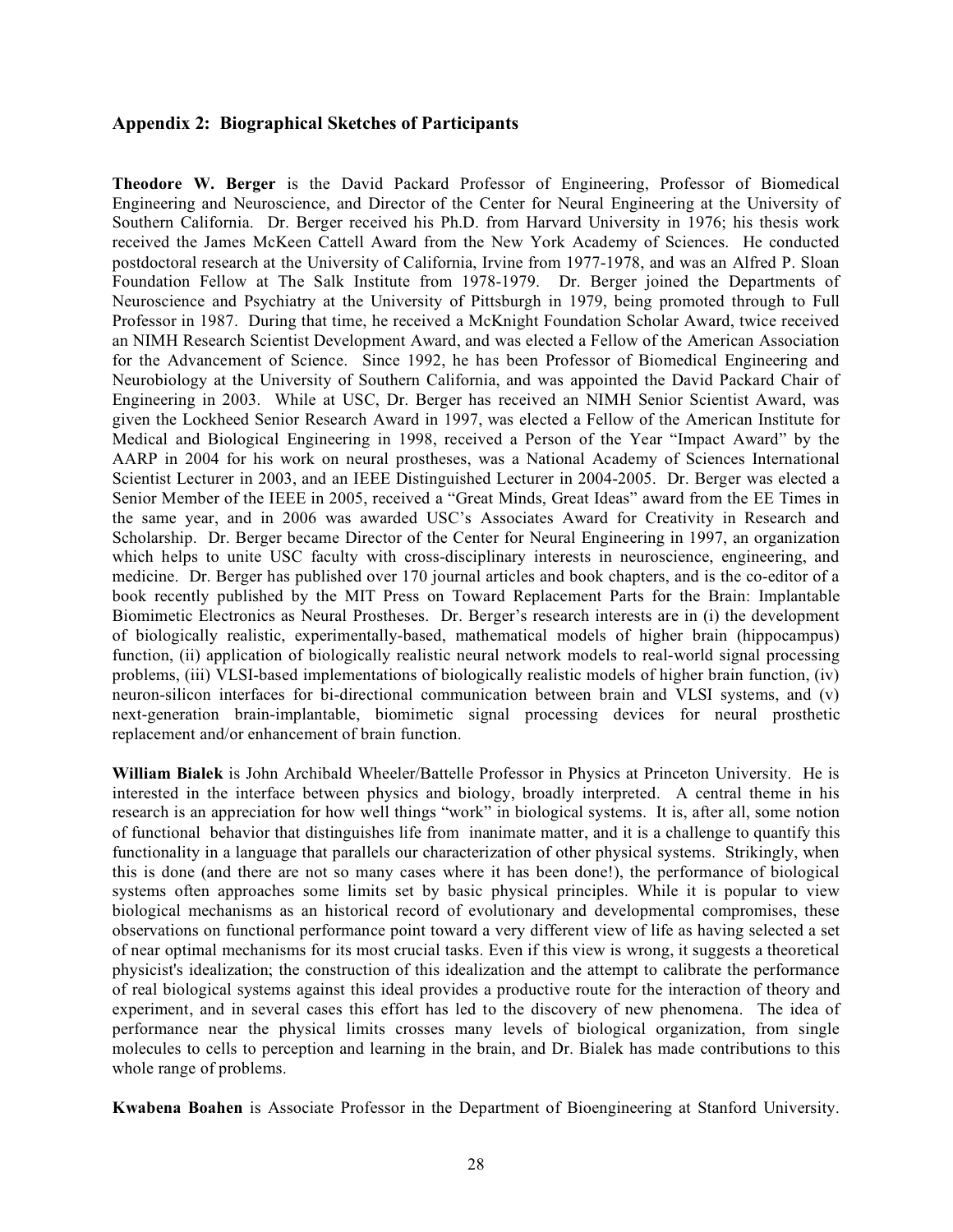His research interests include mixed-mode multichip VLSI models of biological sensory and perceptual systems, and their epigenetic development, and asynchronous digital communication for reconfigurable connectivity. He is a bioengineer who is using integrated circuits to understand the way neurons compute, linking the seemingly disparate fields of electronics and computer science with neurobiology and development. His ultimate goal is to build a neuromorphic computer by reverse engineering the nervous system.

**Emery N. Brown** is Professor of Computational Neuroscience and Professor of Health, Sciences and Technology at Massachusetts Institute of Technology and Associate Professor of Anaesthesia at Harvard Medical School. He is an anesthesiologist and the Director of the Neuroscience Statistics Research Laboratory in the Department of Anesthesia and Critical Care at Massachusetts General Hospital. Dr. Brown earned his BA degree in Applied Mathematics from Harvard College, his MA and Ph.D. degrees in statistics from Harvard University and his MD from Harvard Medical School. He served his internship in internal medicine at the Brigham and Women's Hospital and his residency in anesthesia at Massachusetts General Hospital. His methodology research focuses on use of dynamic estimation methods to analyze neurophysiological systems in three areas: signal processing algorithms to study how individuals and ensembles of neurons represent information; statistical methods for the analysis of functional neural imaging data; and statistical models to characterize human circadian and neuroendocrine rhythms. His experimental research uses combined fMRI and EEG to study the neurophysiological changes in brain regions associated with the states of general anesthesia. Dr. Brown is a fellow of the American Statistical Association, fellow of the American Institute of Medical and Biological Engineering, and he is the Co-Director of the Neuroinformatics Course at the Marine Biology Laboratory in Woods Hole, MA.

**Todd C. Holmes** is Associate Professor in the Department of Biology of New York University. His major interest is the interaction between biochemical signaling and electrical signaling as they influence neuronal circuits and animal behavior. Ionic flux across cell membranes is mediated by ion channel membrane proteins. The activity of membrane ion channels is highly plastic; their activity is regulated by a wide range of biochemical signaling molecules, including protein kinases. Dr. Holmes' laboratory is focused on unraveling the molecular mechanisms of ion channel regulation, and the physiological consequences of this regulation. Recently, he has begun to engineer ion channels that exhibit novel regulatory properties. These modified ion channels are being introduced into transgenic animals in order to determine how systematic changes in cellular electrical activity determines circadian behavior, neuronal physiology and development. His interests in protein engineering and neurobiology extend to studies of peptide-based biomaterials. He has identified a unique class of biomaterials that mimics many of the features of the extracellular matrix. These materials are being developed to serve as artificial scaffolds for tissue engineering and transplantation.

**Nancy Kopell** received her A.B. from Cornell University in 1963 in mathematics, and her Ph.D. from U.C. Berkeley in 1967, in mathematics with a specialization in dynamical systems. She has taught at MIT as a C.L.E. Moore Instructor, and is currently W.G. Aurelio Professor of Mathematics and Science at Boston University. At BU, she co-directs both the Center for BioDynamics and the Program in Mathematical and Computational Neuroscience, programs intended to train young scientists to work at the interfaces among different scientific disciplines. She is a member of the National Academy of Sciences, the American Academy of Arts and Science, and is a former John D. and Catherine T. Macarthur Fellow. Her major current interest is dynamics of the nervous system, especially rhythmic behavior in networks of neurons. Rhythms have been known in the nervous system for about three quarters of a century, but it is still mysterious what biophysical mechanisms produce them, and what functions they serve. In the last decade, there have been many papers linking rhythms at different frequencies to attention, perception, learning and recall, as well as motor behavior. Synchronous assemblies of neurons are thought to be important for distributed processing in the nervous system,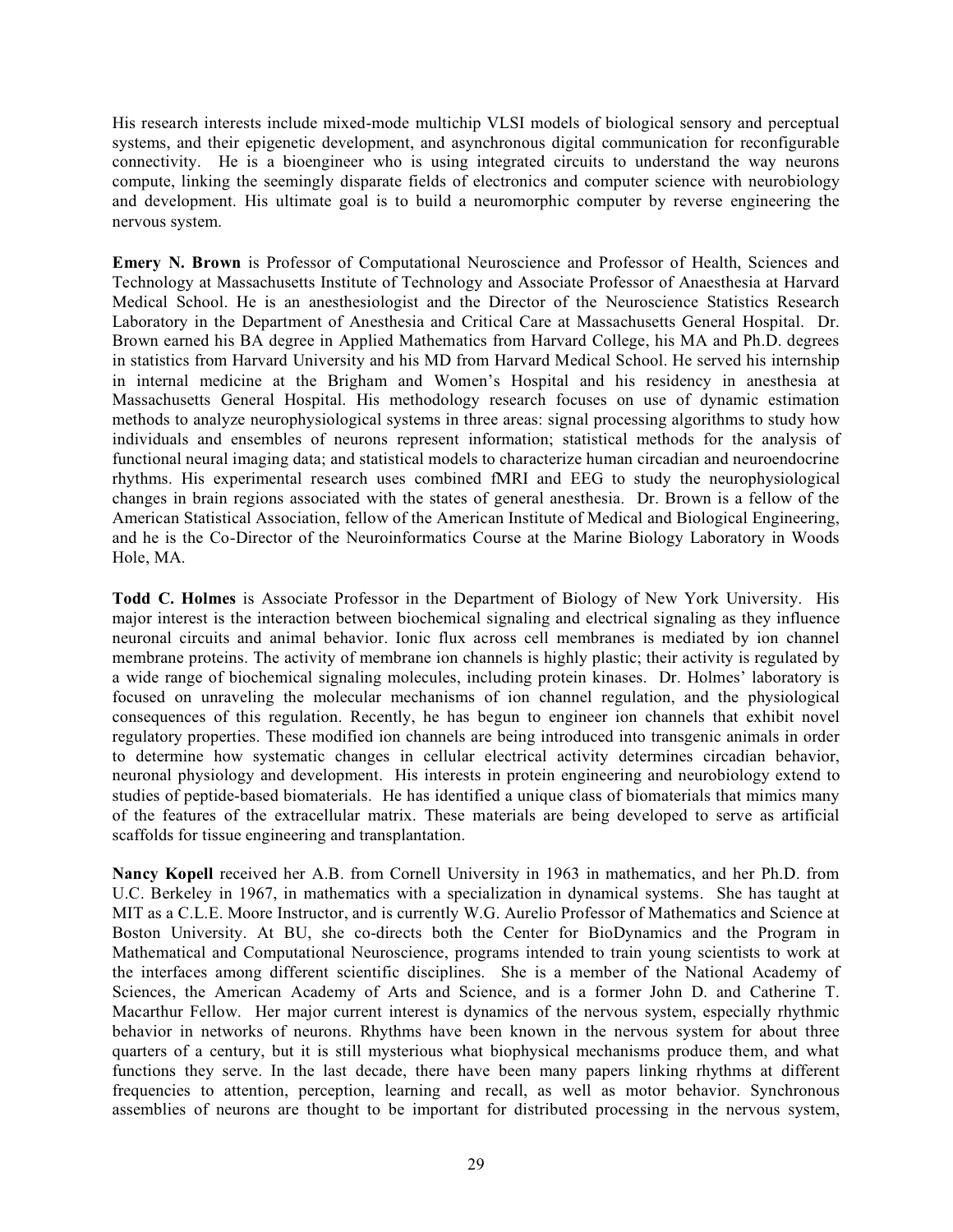including "binding" of activity from different parts of the nervous system, gating incoming signals, potentiating outgoing signals and facilitating plasticity. Some of the specific projects to which she has contributed include work on the biophysical substrate of network coherence, creation and modulation of cell assemblies, and synchronization across distances. A long-range goal is to understand how the dynamical properties of local networks help to filter and transform the patterned input form other parts of the nervous system, to provide clues to the function of dynamics in the nervous system. She continues to be interested in Central Patten Generators, networks of neurons that govern rhythmic motor behavior, as well as in geometric theory of singularly perturbed systems.

**Alan Leshner** is Chief Executive Officer of the American Association for the Advancement of Science and Executive Publisher of the journal *Science*. Prior to coming to AAAS, Dr. Leshner was Director of the National Institute on Drug Abuse (NIDA) from 1994-2001. One of the scientific institutes of the U.S. National Institutes of Health, NIDA supports over 85% of the world's research on the health aspects of drug abuse and addiction. Before becoming Director of NIDA, Dr. Leshner had been the Deputy Director and Acting Director of the National Institute of Mental Health. He went to NIMH from the National Science Foundation (NSF), where he held a variety of senior positions, focusing on basic research in the biological, behavioral and social sciences, science policy and science education. Dr. Leshner went to NSF after 10 years at Bucknell University, where he was Professor of Psychology. He has also held longterm appointments at the Postgraduate Medical School in Budapest, Hungary; at the Wisconsin Regional Primate Research Center; and as a Fulbright Scholar at the Weizmann Institute of Science in Israel. Dr. Leshner's research has focused on the biological bases of behavior. He is the author of a major textbook on the relationship between hormones and behavior, and numerous book chapters and papers in professional journals. He also has published extensively in the areas of science and technology policy, science education, and public engagement with science.

**Tom Mitchell** is Professor and Chair of the Department of Machine Learning, School of Computer Science, at Carnegie Mellon University. His research interests include Machine Learning, Computer Science, Cognitive Neuroscience, and questions such as: How can we make computers improve automatically from experience? How can computers learn to decode a person's mental state from their brain activity? How can computers learn to extract information from the web? What is machine learning all about? Where is the study of intelligence headed?

**Partha Mitra** is head of a laboratory at Cold Spring Harbor Laboratories. Following graduate work in theoretical physics (Harvard, 89-93) Partha worked in quantitative neuroscience and theoretical engineering, at Bell Laboratories ('93-'03). He works collaboratively with groups at Caltech ('96), NYU, Princeton and Cornell University Medical School. In the fall of 2003 Partha moved his research effort to Cold Spring Harbor Laboratories, where he is currently based. He co-directs the neuroinformatics summer course at the Marine Biological Laboratories. The Mitra laboratory is a distributed research effort based at the Cold Spring Harbor Laboratory, with close collaborative ties to several other research groups. The broad goal of Dr. Mitra's research effort is to achieve theoretical understanding of complex biological systems, particularly neural systems. The research projects are of three types: Informatics: development of algorithmic and software tools for data analysis and inference; Experimental: electrophysiological and behavioral studies; and Theoretical Engineering: development of a theoretical framework for an understanding of the design principles associated with the functioning of biological systems.

**Lois Peters** is Associate Professor and Director Center for Science and Technology Policy, Lally School of Management Technology, Rensselaer Polytechnic Institute (RPI), NY and is Principal Investigator at the RPI NSF-sponsored Nanoscale Engineering Research Center. She is past director of the Lally School PhD program. In addition she is past president of the International Trade and Finance Association and a member of the IEEE Engineering Management Society Board of Governors. As a member of the Board of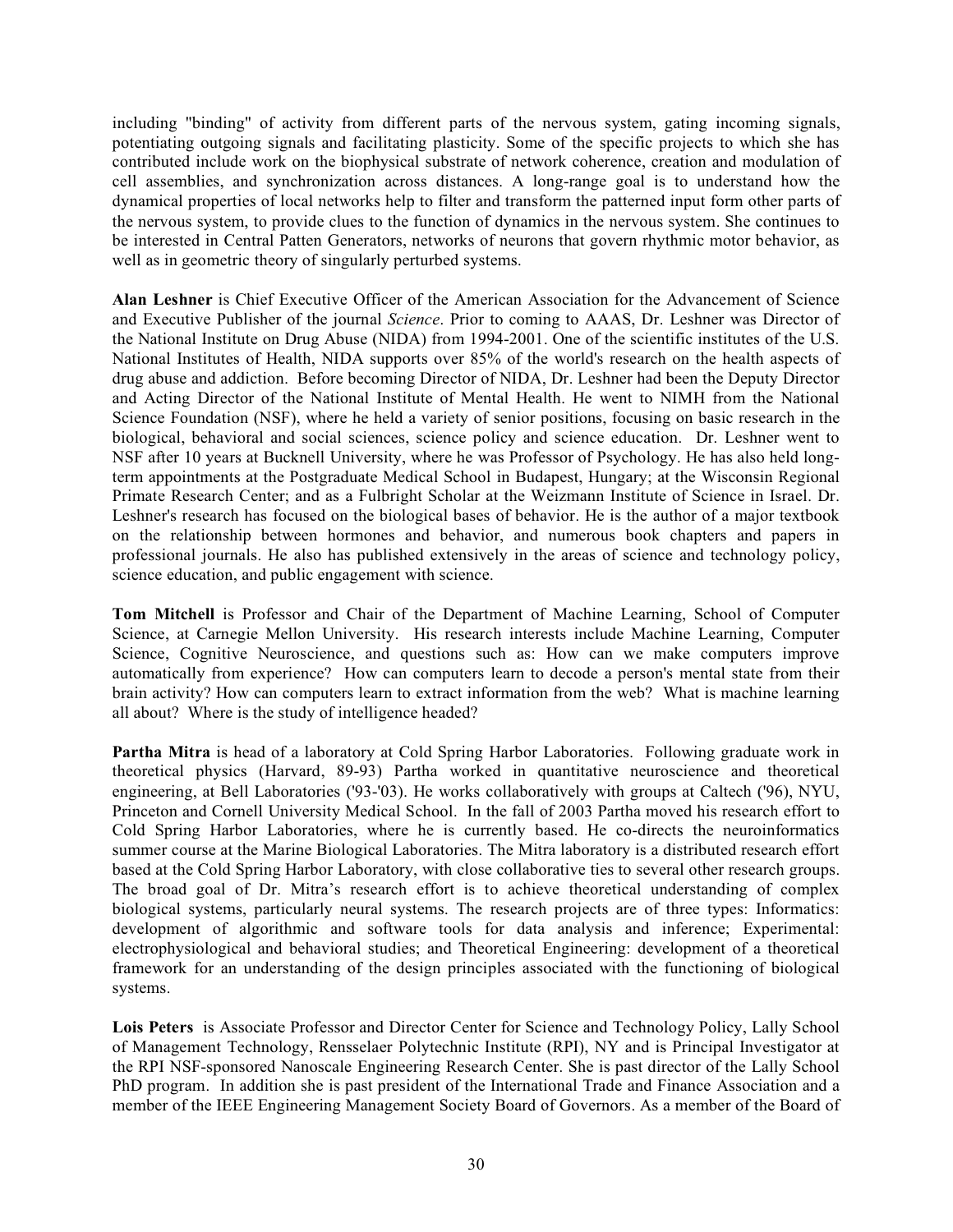Governors, Institute of Electrical and Electronics Engineers (IEEE) Engineering Management Society, and past Vice President of Conferences, Peters has organized three international conferences related to the management of technology and innovation. Professor Peters' current areas of interest lie in R&D globalization, Breakthrough Innovation and practices and conditions shaping emerging technology commercialization. She is a co-author of the Harvard Business Press Book, *Radical Innovation: How mature companies can outsmart upstarts* and is currently writing a second book on corporate transformation through breakthrough innovation. Peters has conducted extensive research on university industry research connections and R&D technological networks and has participated in numerous conferences focusing on technology policy and management of innovation. She has been an invited speaker in Japan, the OECD, European Community (EC), Latin America, and Thailand among other places. For five months in 1992, Peters was an invited visiting professor at the Max-Planck-Institute für Gessellschaftsforschung, contributing to their studies on technological innovation and learning their approaches to network analysis. She teaches courses in business implications of emerging technologies, technological entrepreneurship, innovation organization and change, and technological change and international competition. Professor Peters has a PhD in Biology and Environmental Health Science from New York University.

**Sara A. Solla** is a theoretical physicist trained in statistical physics. Dr. Solla joined Northwestern University (NU) as a Professor in 1997 with academic appointments in the Department of Physiology and the Department of Physics and Astronomy. She is also a member of the NU Interdepartmental Neuroscience (NUIN) program. Before joining the NU faculty, Sara was for 11 years Staff Member at AT&T Bell Laboratories, where she established a reputation as a leading scientist in neural networks research, specifically in the theory of learning in adaptive systems. At NU, Sara has developed a research program in computational neuroscience, in close collaboration with experimental groups that conduct both in vivo and in vitro studies of visual and auditory sensory processing, motor control, neuromodulation, and working memory. Her work makes combined use of concepts and techniques from statistical physics, statistical inference, information theory, nonlinear dynamics and theoretical computer science, to model the neurobiological processes of encoding, storage, retrieval, and utilization of information, both at the cellular and the network levels. Her current interests include memory formation, the organization of the early stages of sensory processing, the planning and execution of movement, and pathological behaviors associated with network damage.

**Charles F. Stevens** directes the Molecular Neurobiology Laboratory at Salk Institute for Biological Studies. The work in Dr. Stevens' laboratory centers on mechanisms responsible for synaptic transmission. These problems are approached by a combination of molecular biological, electrophysiological, anatomical, and theoretical methods. Dr. Stevens' group studies neurons both in dissociated cell culture and in brain slices, and also investigates the function of individual membrane proteins of importance for synaptic transmission. One main current research focus is the various mechanisms used by the central nervous system for the short- and long-term regulation of synaptic strength. A second principal project uses a combination of methods to elucidate the molecular basis to neurotransmitter release at synapses.

**Jonathan V. Sweedler** is Lycan Professor at the University of Illinois at Urbana-Champaign (UIUC) in the analytical area of the Department of Chemistry, and serves as director of the UIUC Roy J. Carver Biotechnology Center ([http://www.biotech.uiuc.edu/\) an](http://www.biotech.uiuc.edu)d the UIUC Neuroproteomics Center on Cell to Cell Signaling [\(http://neuroproteomics.scs.uiuc.edu/\). H](http://neuroproteomics.scs.uiuc.edu)e is affiliated with the Departments of Physiology and Bioengineering, the Neuroscience program, and the Beckman Institute of Science and Technology. Prior to joining the faculty at Illinois, Professor Sweedler received his B.S. in Chemistry from the University of California at Davis in 1983 and his Ph.D. from the University of Arizona in 1989. Sweedler has authored or coauthored over 190 peer-reviewed publications, has thirteen patents issued or applied for, and has delivered over 250 invited lectures to universities, companies, and at scientific meetings.